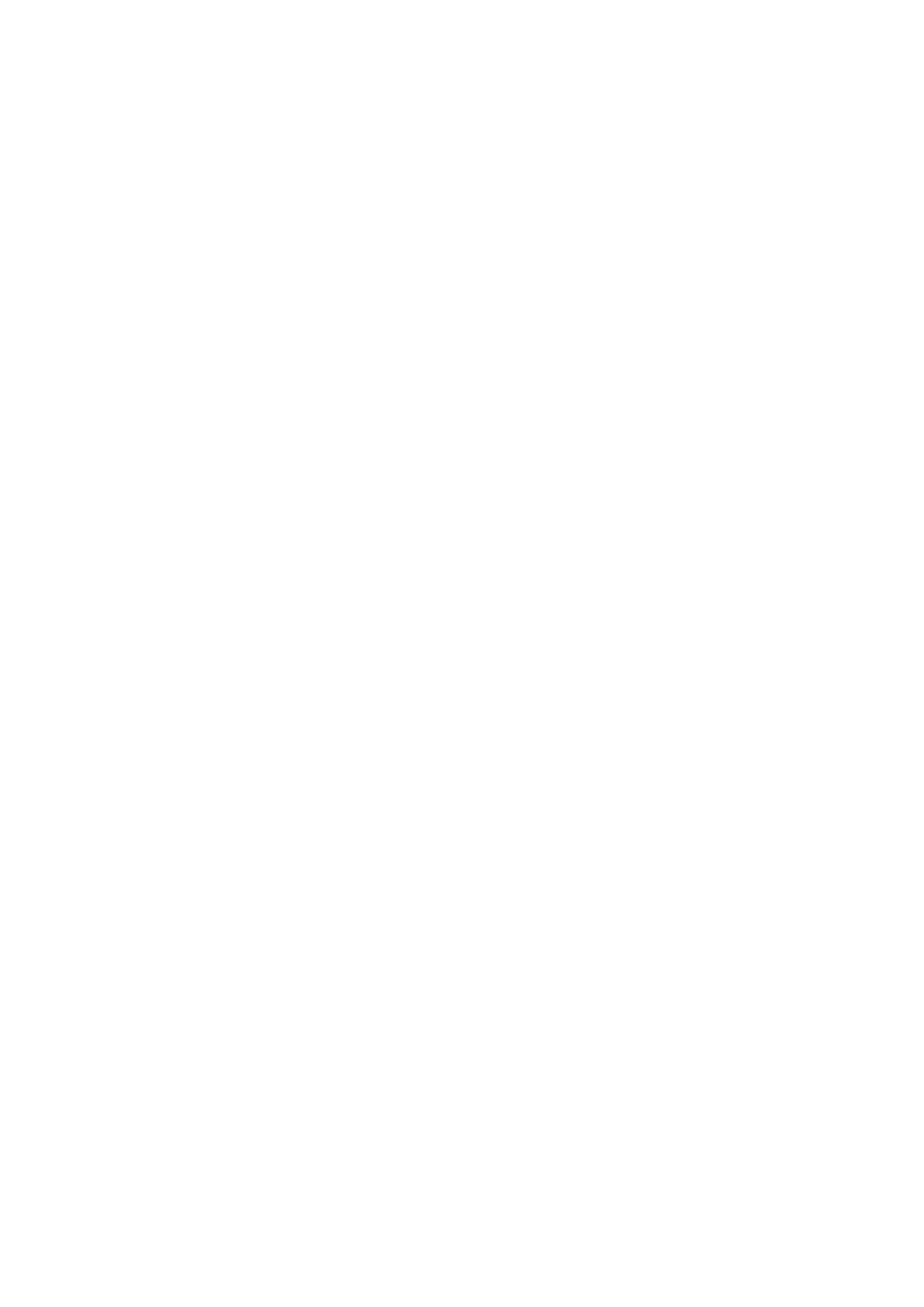### *Annegrete Bruvoll, Hanne Marit Dalen and Bodil M. Larsen*

### **Political motives in climate and energy policy**

#### **Abstract:**

Standard economic theory provides clear guidance on the design of cost-efficient policy in the presence of imperfect markets and externalities. However, observed policies reveal extensive discrepancies between principles and practise. Based on interviews with core politicians from the Norwegian parliament, we investigate causes for the lack of cost efficiency in climate and energy policy. We find that politicians agree with the notion of cost efficiency in principle, but rather than ascribing efficient instruments directed at specific policy goals, they include concerns for industrial and regional development, income distribution and employment in the environmental policy design. Lacking insight in the functioning of economic instruments and perceptions of a non-binding budget constraint also violate the requirements for efficient policy decisions. The findings point to the role of economists and social scientists to communicate the functioning of complex instruments. Improved compensation procedures could help reduce the politicians' incentives to undermine efficiency in order to avoid unwanted distributional effects.

**Keywords:** policy instruments, policy formulation, political processes, climate policy frameworks, energy policy

**JEL classification:** Q48, Q54, Q58

**Acknowledgements:** We are grateful for valuable comments by Torstein Bye, Bente Halvorsen and Taran Fæhn, assistance by Tora Skodvin and funding from the Norwegian Research Council.

**Address:** Hanne Marit Dalen, Statistics Norway, Research Department. E-mail: hmd@ssb.no

Annegrete Bruvoll, Statistics Norway, Research Department. E-mail: agb@ssb.no

Bodil M. Larsen, Statistics Norway, Research Department. E-mail: bml@ssb.no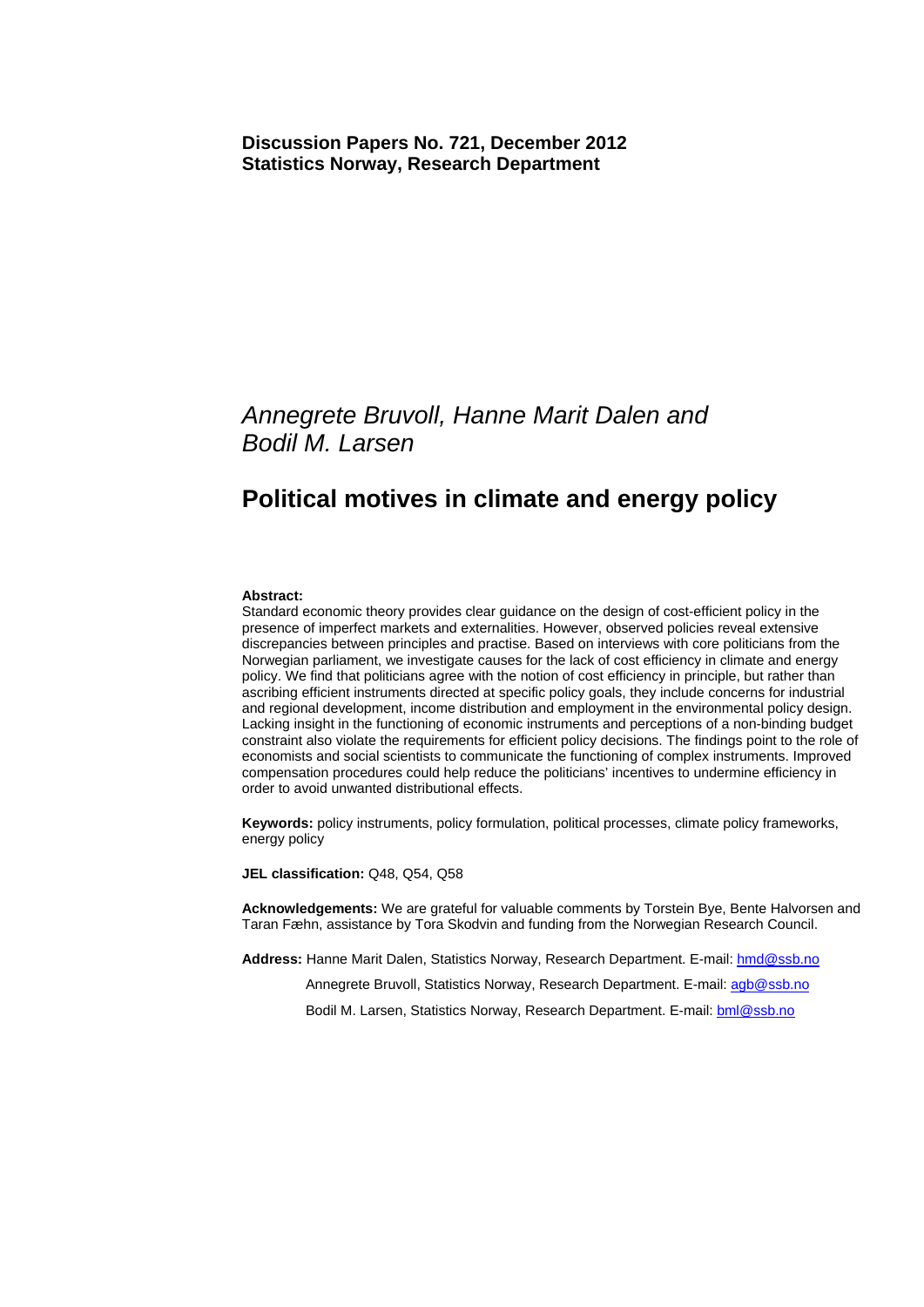**Discussion Papers** comprise research papers intended for international journals or books. A preprint of a Discussion Paper may be longer and more elaborate than a standard journal article, as it may include intermediate calculations and background material etc.

© Statistics Norway Abstracts with downloadable Discussion Papers in PDF are available on the Internet: http://www.ssb.no http://ideas.repec.org/s/ssb/dispap.html

For printed Discussion Papers contact: Statistics Norway Telephone: +47 62 88 55 00 E-mail: Salg-abonnement@ssb.no

ISSN 0809-733X Print: Statistics Norway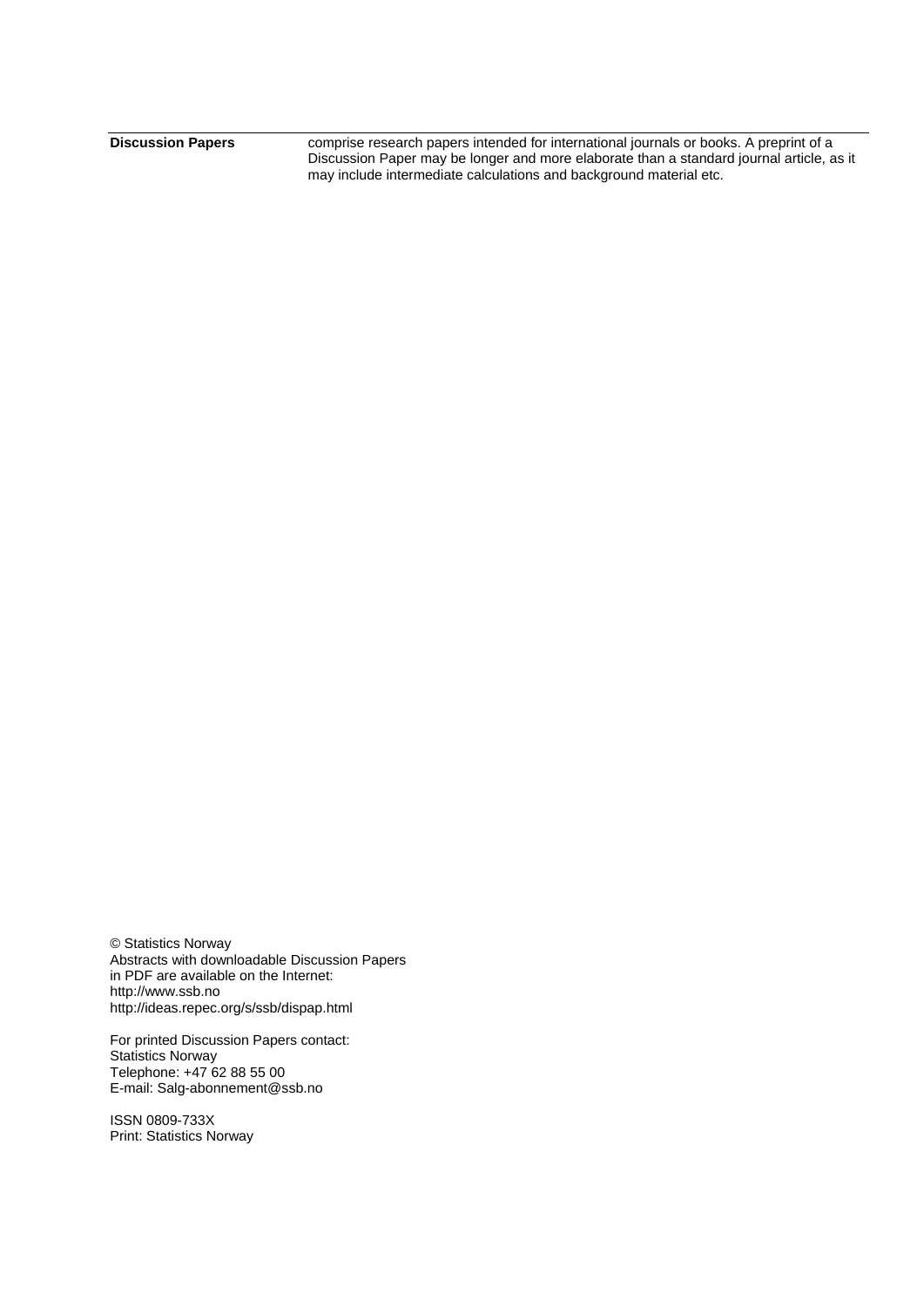#### **Sammendrag**

Standard økonomisk teori gir klare retningslinjer for hvordan kostnadseffektive virkemidler skal utformes ved ufullkomne markeder og eksternaliteter. Observert virkemiddelbruk viser imidlertid store uoverensstemmelser fra prinsippene for en kostnadseffektiv virkemiddelbruk. Basert på intervjuer med sentrale politikere fra Stortingets Energi- og miljøkomité undersøker vi årsaker til manglende kostnadseffektiviteten i norsk klima- og energipolitikk.

Vi finner at politikerne hovedsakelig ønsker en kostnadseffektiv virkemiddelbruk i prinsippet, men at de fremfor å innføre effektive virkemidler rettet direkte mot det enkelte klima- eller energipolitiske målet, inkluderer mål som industri- og regionalutvikling, inntektsfordeling og sysselsetting i utformingen av klima- og energipolitiske virkemidler.

Manglende innsikt i de komplekse effektene av økonomiske instrumenter og en forståelse av en ikkebindende budsjettbetingelse kan også føre til manglende kostnadseffektivitet i virkemiddelutformingen.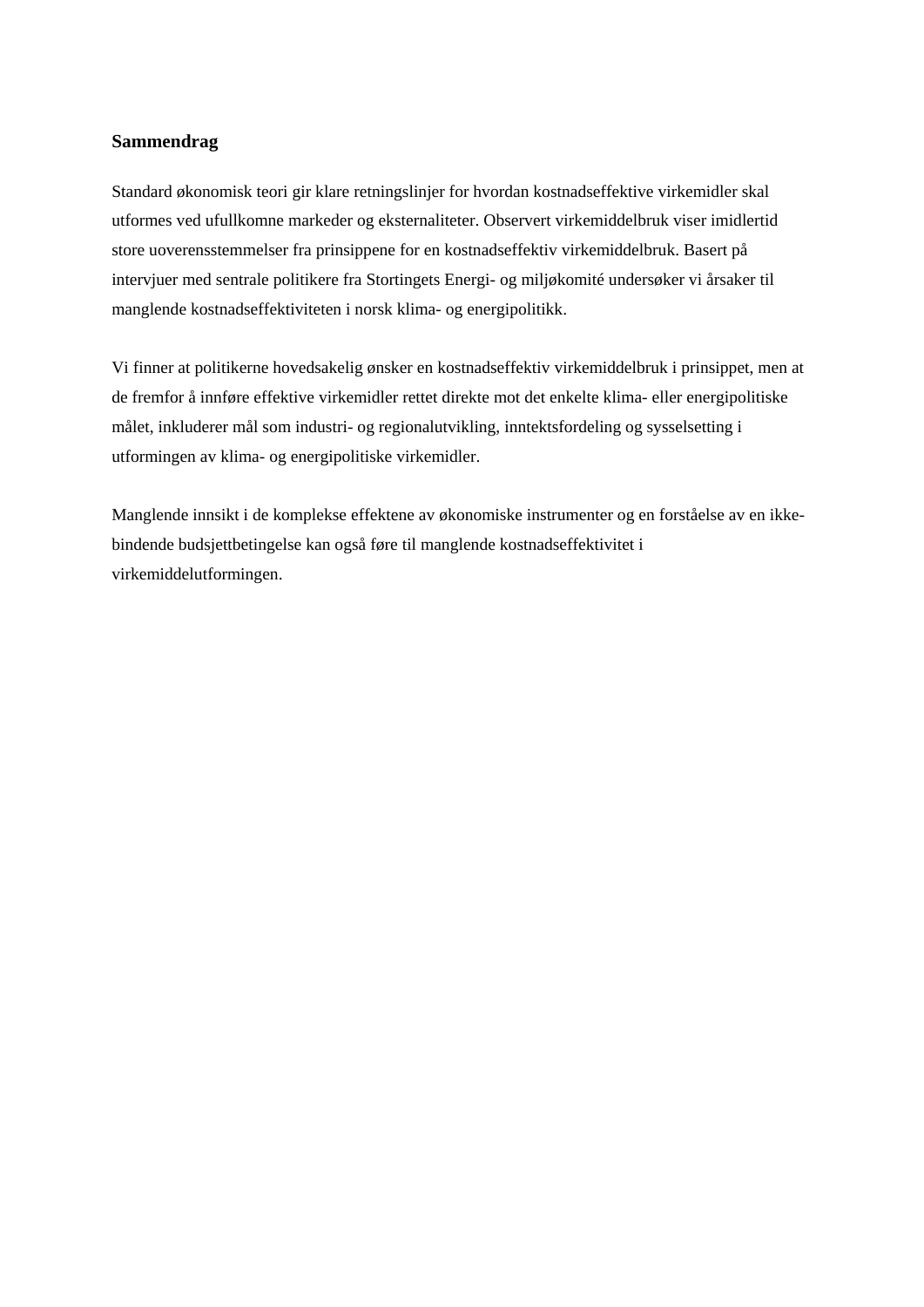### **1. Introduction**

The development of efficient policy measures is a key focus in economic energy and climate research. Standard economic theory provides clear guidance on the design of cost-efficient policy in the presence of imperfect markets and externalities (Diamond and Mirrlees 1971, Sandmo 1975, Ballard and Fullerton 1992). In a first-best world, cost-efficient policy maximizes net benefits and ensures the optimal provision of goods and services. A cost-efficient climate policy internalizes external emission costs through taxes or tradable emission permits such that the marginal costs of abatement equal the marginal costs of environmental damage. Optimally, there is one instrument designated for each policy goal.

In practice, climate and energy policy instruments include exceptions from the first-best principle, and multiple instruments combining different forms of externality pricing and subsidies are typically used. Tax reductions or exemptions and subsidized electricity prices are all examples of deviations from first-best efficient solutions. Consequently, the implementation of actual energy and climate policy makes any initial environmental targets more costly to achieve. This is a general trend in most  $countries$ <sup>1</sup>

In this paper, we study the underlying political motives that may cause the observed deviations from cost-efficient instrument design, based on interviews with elected members of the Norwegian Parliament. We aim to gain insight into the politicians' attitudes and motivations underlying their perception of a social welfare function (*SWF*) and how this correspond to targets that appear favoured in present instruments. Moreover, we investigate inefficient policy choices resulting from potential information failures and lack of budget constraints.

### **2. Theoretical framework**

1

Studying the political feasibility of policy instrument designs is an important extension in policy analyses. For example, when explaining the difference between 'desirable and possible' instruments (Meltsner 1972), the importance of target groups and lobbyism have often been in focus (see e.g. Buchanan and Tullock 1975, Daugbjerg and Svendsen 2003, Gullberg and Skodvin 2011). Following public choice theory and the work of Olson (1965), an important feature in studies of political feasibility within environmental economics has been the potential for organized lobby groups to protest general environmental taxes successfully. In contrast, poorly organized groups, such as the household sector, will not protest strongly, as the cost of raising opposition is often larger than the tax costs. Svendsen (1998) analyses why it was not possible to set a uniform Danish CO<sub>2</sub> emission tax at

<sup>&</sup>lt;sup>1</sup> See, e.g. OECD Economic Instruments Database, www2.oecd.org/ecoinst/queries/ or Sumner et al. (2009).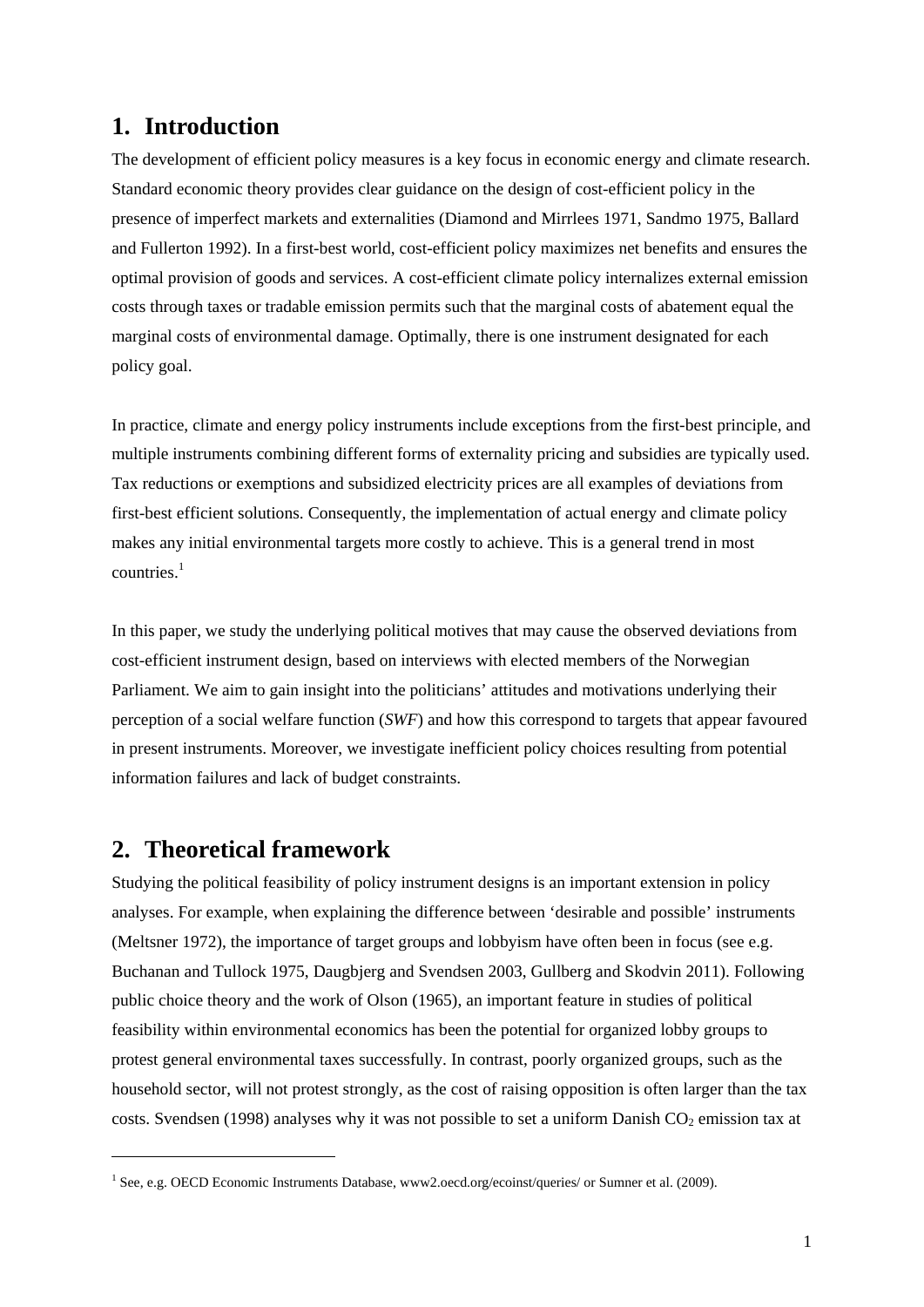the desired level from 1992 without the presence of a compensating refund system. While it was not apparent who the winners of this policy were, the potential losers were well-organized industries that could protest effectively. This supports Becker's (1983) argument that while government will tend to choose the most efficient policies to maximize net benefits, they also wish to redistribute revenues from weak to strong pressure groups and therefore choose policies that enable them to do this most effectively.

We study the political reasoning underlying environmental and energy policy, using interviews with government politicians. Norwegian energy and climate policy serves as a, with representative example of deviations from a cost efficienc environmental policy design. While official reports and documents emphasize the cost-efficiency and polluter-pays principles in climate and energy policies<sup>2</sup>, the practical policy formulations diverge from these principles.

We conduct our analysis based on an economic conception of welfare. Welfarism, as defined by Sen (1979), measures social welfare as a function of personal well-being (measured by individual utility functions derived from individual preferences). This function links personal and social utility, but is not necessarily a summing of individual utilities as in the basic utilitarian approach (Besley 1994). The *SWF* provides a social utility index for a collection of individual goods (Bergson 1938, Samuelson 1983) such that  $W = W(u_1, u_2, ..., u_n)$  where *W* yields the social utility from any distribution of private utilities, *un*. While the existence of the *SWF* is hypothetical, the underlying idea is that it can capture societal preferences on how we can compare individual utilities to obtain an ordering of possible social outcomes (Mas-Colell et al. 1995). One interpretation is that it represents the preferences of a social decision-maker about how to trade the utilities of different individuals (Varian 1992). The social planner should then maximize social welfare, i.e. to maximize  $W(u_1(x))$ ,  $u_2(x)$ , ...,  $u_n(x)$ , where *x* represents consumption bundles at some given budget constraint. A wellspecified *SWF* should then reflect the preferences for the distribution of income and welfare (Stiglitz 2008). An optimal policy maximizes social welfare, given some feasibility constraints, with policy made by a benevolent dictator. Because of the potential for different weightings of the utility over individuals, welfarism involves diverse equity concerns leading to dissimilar optimal policies if perfect redistribution is not possible. We simplify this theoretical framework by assuming that democratically elected members of the Norwegian Parliament represent and maximize the *SWF*.

-

 $2$  See e.g. Ministry of Environment 2007, NOU 1992, NOU 1996, Arbeiderpartiet et al. 2008, Recommendation to the Storting no. 145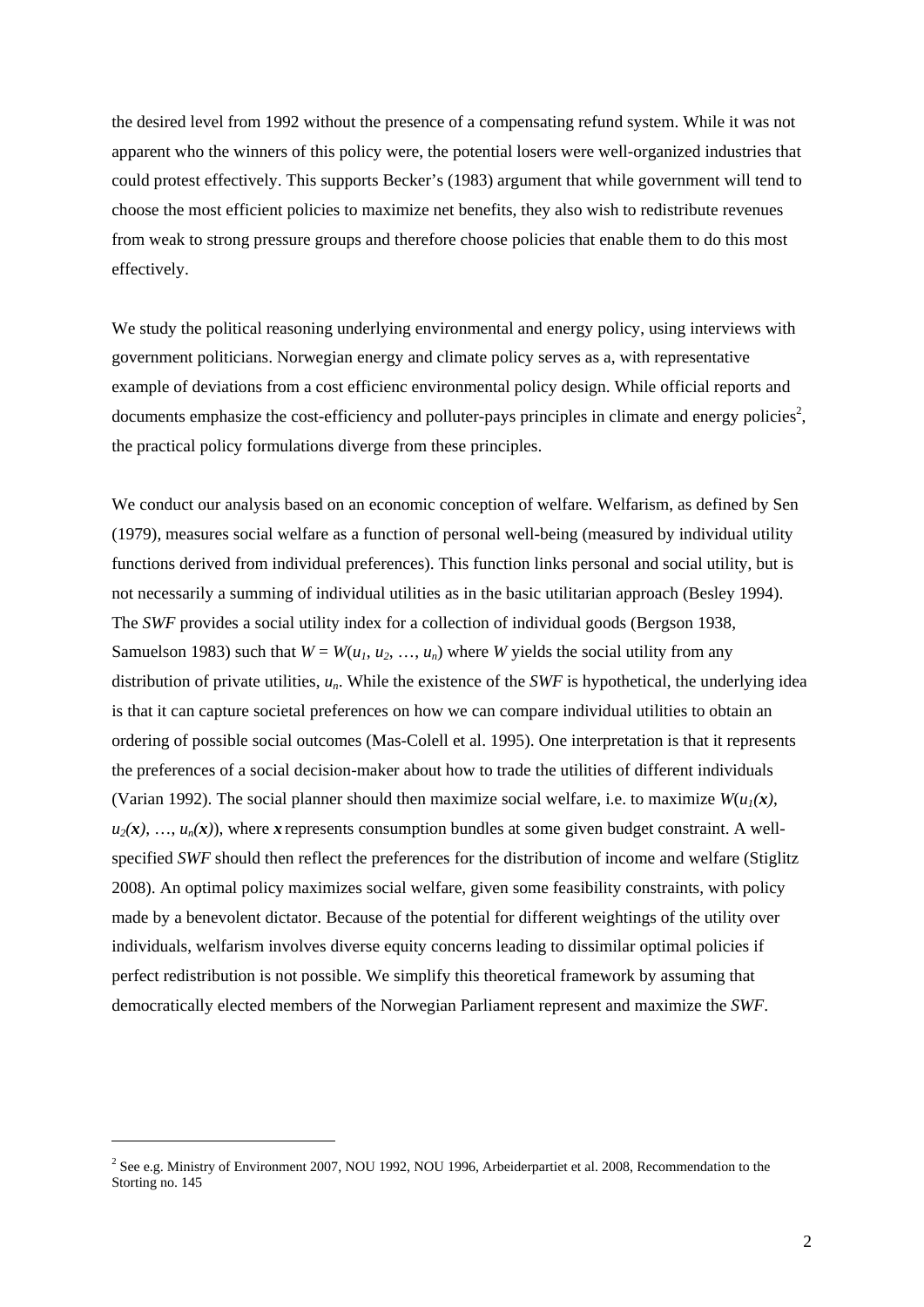The elected parliamentarians represent different political parties. Because of their broad public support, we consider the political preferences of these parliamentarians as an indicator for the social welfare function.

We take the *SWF* and the maximization of this function as the key determinants of policy design. Using members of the Standing Committee on Energy and the Environment in the Norwegian Parliament as a case study, chapter 5 seeks to unveil whether efficiency versus equity considerations are important for policy makers in policy choice. Chapter 6 explores actual distributional concerns included in the *SWF* using carbon pricing and energy subsidies as policy cases.<sup>3</sup> An optimal maximization of a given social welfare function relies on assumptions of perfect information, a binding budget constraint, available instruments to regulate the desired area and agreement between the private welfare function of the decision-maker and the social welfare function. Chapters 7-9 analyze potential efficiency losses due to discrepancies between some of these assumptions and actual policy development. We question the assumptions of a perfectly informed decision maker, a perceived binding budget constraint and the importance of re-election for the politicians' private welfare function using different policy cases.

### **3. Method**

1

Members of the Standing Committee on Energy and the Environment in the Norwegian Parliament have a great potential influence on policy formulation and the welfare distribution. To reveal the complexity of attitudes, we employed qualitative interviews. The interviews were carried out during the spring of 2010. The results are not statistically representative and only hold for the persons interviewed. The respondents were members of the relevant committee in the 2005–2009 and/or the 2009–2013 election periods. Of 18 invited respondents, 11 participated. Committee members who did not respond to our initial invitation to participate or a follow-up request were seen as non respondents. Before the interview, the participants received information about the project goals and the publication procedures. We structured the interviews around premade interview guides along with follow-up questions.

<sup>&</sup>lt;sup>3</sup> Cost-efficient policies maximize the total resources and could be potentially Pareto preferred to policies maximizing the *SWF* with respect to both efficiency and equity concerns, given an assumption of lump-sum transfers of wealth. Improving cost efficiency leaves room for the compensation of policy losers. However, full compensation through lump-sum transfers rarely takes place (Helfand et al. 2003), because of problems with identifying winners and losers, measuring gains and losses and differences in the organizational power of the interest groups (see e.g. Peltzman 1976). Instead, politicians compensate by making exemptions from optimal externality prices. The limited scope for lump-sum transfers then reduces efficiency.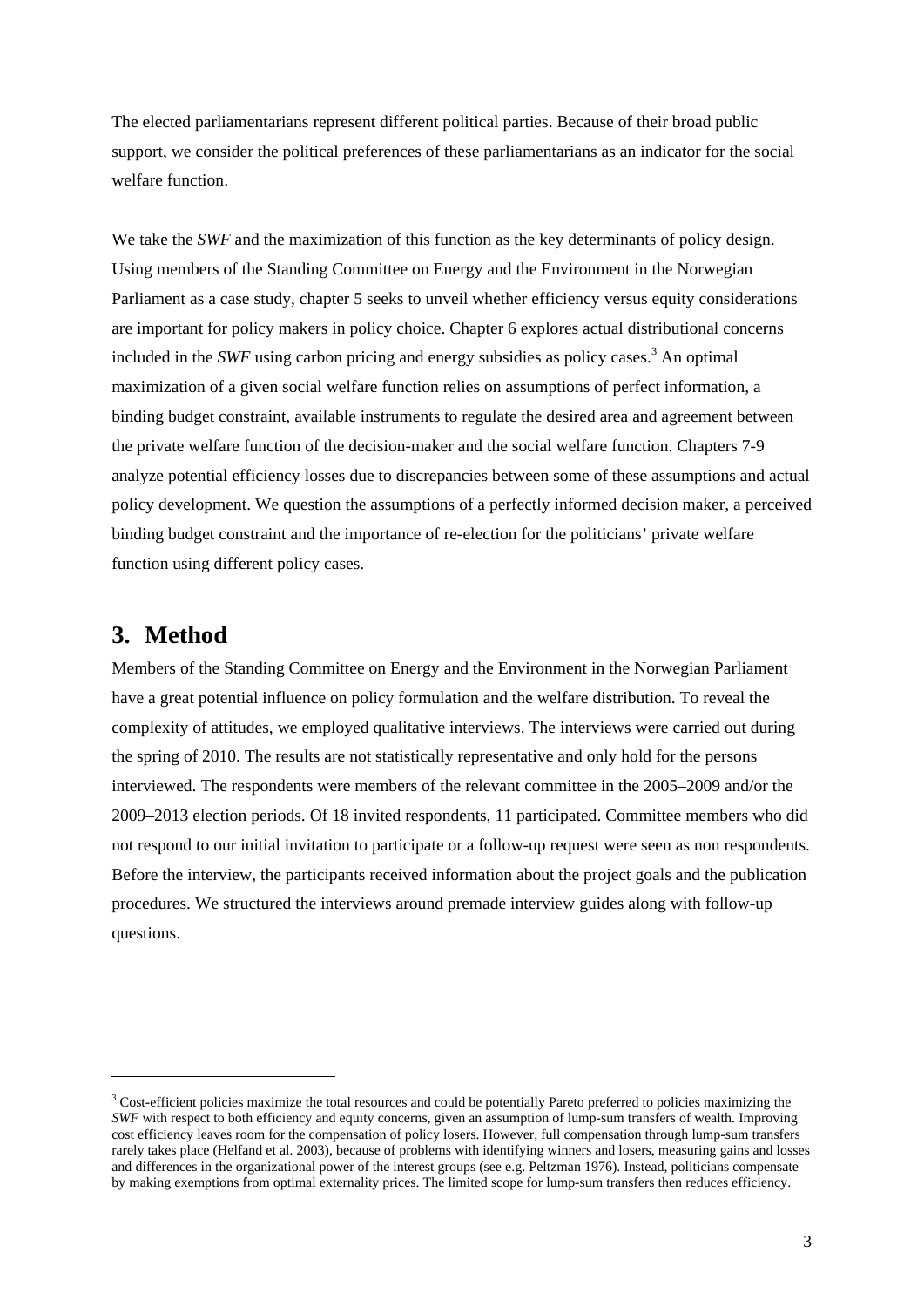During the interviews, we emphasised not to get involvement in genuine conversation such as responding to questions or providing personal opinions. Given the actions of politicians are generally public and documented, their stated considerations are likely consistent with their support to the practical policy formulation. Moreover, as politicians state their positions in different forums and at different times, they face a demand for consistency that is likely to lead them to better clarify their goals, considerations and strategies (Engelstad 2010). The respondents appeared comfortable with the interviewing process and their responses appeared generally well formed and thought through. We believe these responses form a high quality fundament to the study of political reasoning behind policy choices and formulations.

### **4. The relevant policy formulations**

We focused the questions on climate policy, green certificates, and renewable energy subsidies. These are all policy areas characterized by the use of multiple instruments violating efficiency recommendations and potentially affecting several interest groups. A cost-efficient policy implies equal marginal abatement costs across emission sources, and carbon taxes and tradable emission permit systems are potential cost-efficient instruments.

Norway introduced a carbon tax in 1991. However, the carbon tax is not cost efficient in that it is limited to the use of fossil fuels for energy purposes and there is a variety of emission sources with tax rate reductions or exemptions (see e.g. Sumner et al. 2009, Ministry of Finance 2012). Only the emissions from combustion are taxed and process emissions are not included, process and fishing industries are exempted the tax, the wood products and the fishmeal industry have reduced tax rates, while the tax levels are higher than the average level for the petroleum industry and the household sector.

In 2005, Norway introduced a system of emission tradable permits (ETS). Mainly based on free quotas, the system regulated the same sources and gases as the EU quota system, with exemptions for emissions already regulated by the carbon tax. The system was expanded and linked to the EU ETS in 2008 and includes some of the industries exempted from the carbon tax, such as parts of the process industry (NOU 2007, Norwegian Climate and Pollution Agency 2012). Offshore the petroleum carbon tax is reduced to compensate the increased cost due to the ETS.

A common green certificate market between Norway and Sweden was set in place in 2012 as an instrument to increase the production of renewable energy. The green certificate system is principally a combined tax on energy consumption (with exemptions for, e.g., energy-intensive industry) and a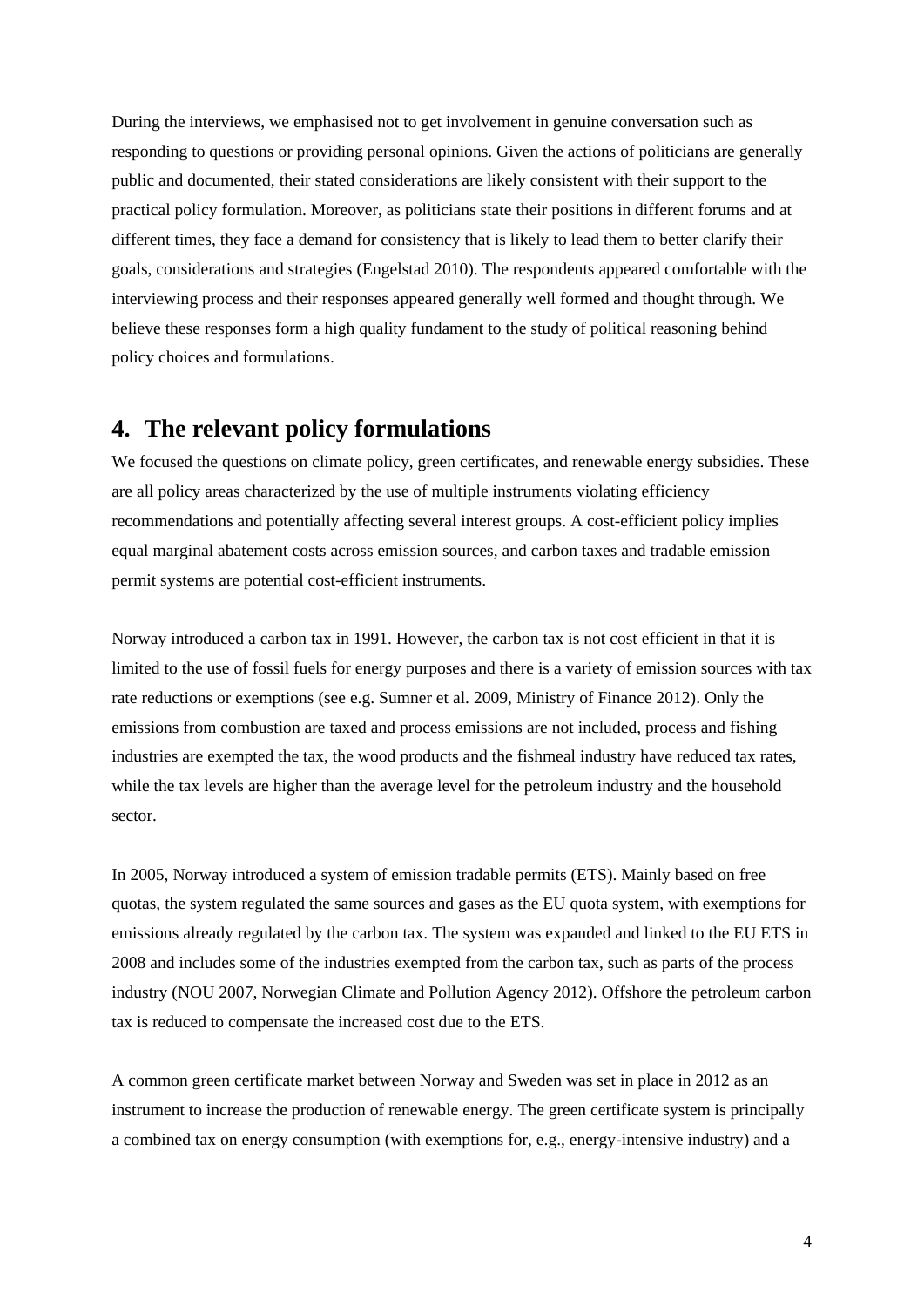subsidy on new renewable energy production. The system was in the decision process at the time of the interviews.

Both the subsidy and the tax elements contribute to lower purchasing prices, which favours exempted consumption. Existing power producers finance the system mainly through lower profit. The burden on consumers (other than those exempted) is less certain, as the tax contributes to higher prices and the subsidy to lower prices. It remains an empirical question whether total production and the consumption of electricity increase or decrease.

In Norway, a variety of subsidy schemes also aims to reduce energy use and to encourage renewable energy. The main arguments for these systems are to increase the reliability of the supply of energy and to reduce greenhouse gas emissions.

### **5. Do the politicians comply with the cost-efficiency principle?**

The public debate sometimes indicates scepticism to the cost-efficiency principle and to economic thinking in general. Economists are typically seen as 'lobbyists for efficiency' in policy formulation (see Hahn 2000). Cost efficiency is often associated with a heavy reliance on market forces, cuts in public budgets, and a representation of profit-maximizing ideology with an emphasis on 'hard' materialistic values, as opposed to 'soft' values like social relations, regions, employment and the environment.

Most of the politicians expressed that they were familiar and positive to the cost-efficiency principle. To the question, 'How do you perceive a cost-efficient climate policy?', eight of the 11 respondents answered either that most possible cuts should be made for a given cost, or that the given cuts should be at minimum cost. The polluter-pays principle is cost efficient if the polluter pays the marginal cost. Seven respondents raised this as a potential guideline in their work, and all were positive to the principle. Common statements were that 'The polluters should pay' and 'Those who use energy should pay'. Hence, we did not find any principal *disagreement* with the cost-efficiency principle as a reason for the lack of cost efficiency in practical policy.

However, the respondents immediately challenged the cost-efficiency principle when confronted with practical policy. For instance, about half of the respondents were clearly against a uniform  $CO<sub>2</sub>$  tax. Five respondents explicitly expressed that they favour a uniform tax, but were concerned about the conflict between a cost-efficient policy and the practical political consequences. In particular, most of the respondents modified the principle when discussing the manufacturing industry, claiming that the tax should also depend on the *ability to pay*. At the same time as favouring cost efficiency, the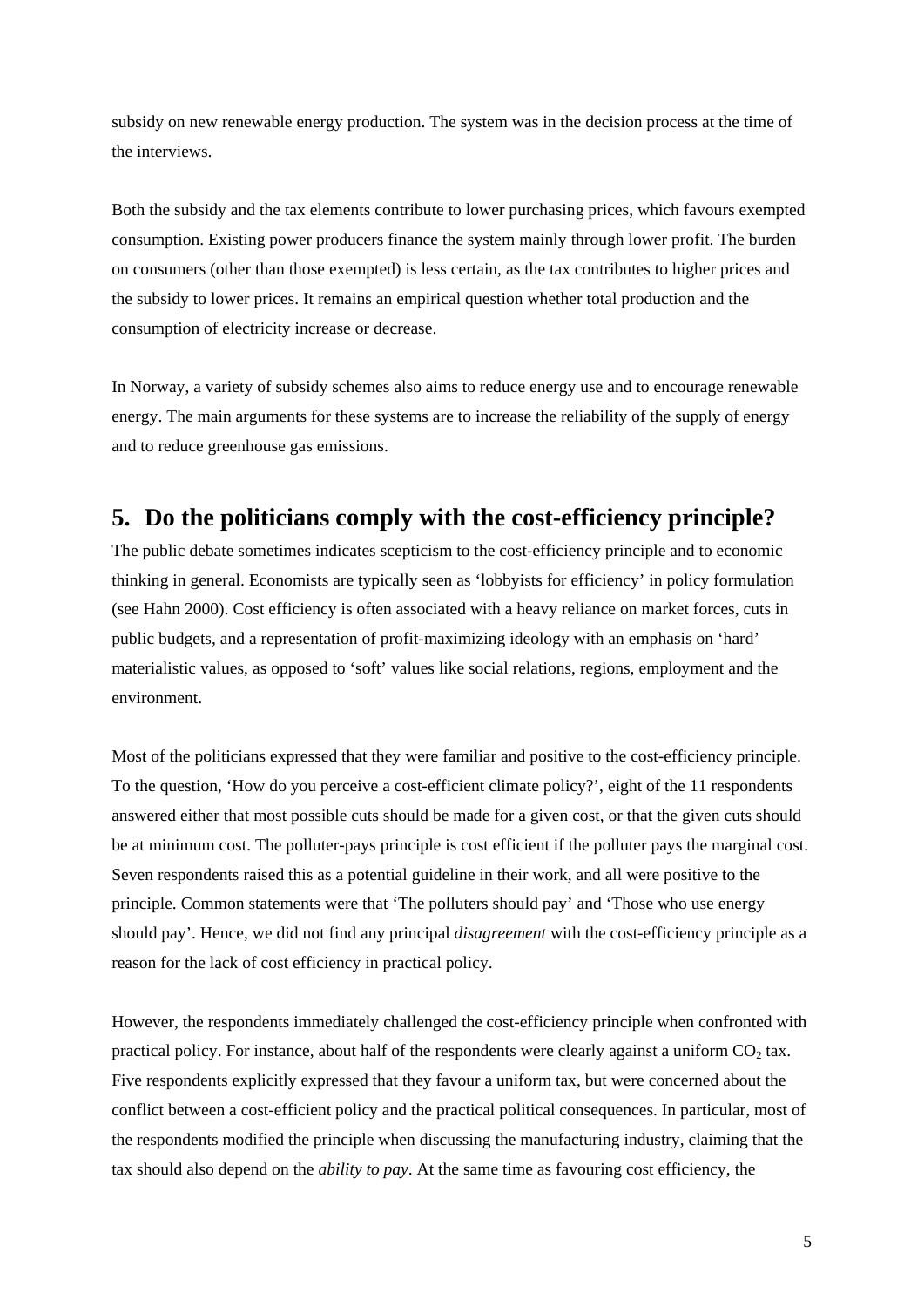politicians also desire a 'fair' distribution of the costs. This implies that policy is formulated to attend to both equity and efficiency considerations and that the different elements that the politicians include in the welfare function are important factors to understand actual policy making.

### **6. Distributional elements in the social welfare function**

To uncover the elements that are important for energy and climate policies we focused on distributional considerations in carbon pricing and energy subsidies. We also questioned whether the politicians employed climate and energy policy to achieve other goals, e.g. carbon tax exemptions as a means of obtaining support for regional development and certain industries.

#### **6.1. Policy case: Carbon pricing**

The range of views on the purpose of carbon taxes is exemplified by one politician stating 'other considerations are the most important aspect of climate policies' and another claiming 'climate policy has a higher weight than many other policy areas. […] other considerations are included to reach climate policy goals'.

All of the respondents supported carbon tax exemptions in the process industries. The main arguments were concerns about competitiveness and carbon leakage (see 7.1). Typical statements were that 'Norway should not use regulations specific to our country', '…in the long run, the process industry also needs to pay, but not at the cost of competitiveness', and '…the global conditions of competition should be equal'.

The concerns for industry and competitiveness closely relate to a concern for employment. About half of the respondents explicitly emphasized employment in the Norwegian manufacturing sector as a priority in climate policy formulation. A typical statement was '…there is a contradiction between my principle in favour of a uniform carbon tax and my desire to keep the industry in Norway and to not lose Norwegian workplaces', and '…there is a problem with emission leakages and loss of workplaces'. The general view was that '…if the industry flags out, global emissions will increase'. Other aspects mentioned regarding industrial considerations were the importance of maintaining the proprietary rights of domestic industry, creating green industries, securing the trade balance, upholding Norwegian production, and avoiding closing down industry as a goal in itself.

The politicians were asked to value the importance of some pre-specified considerations in carbon tax and ETS policy formulation, on a scale from 1 (not important) to 5 (very important), see Table 1.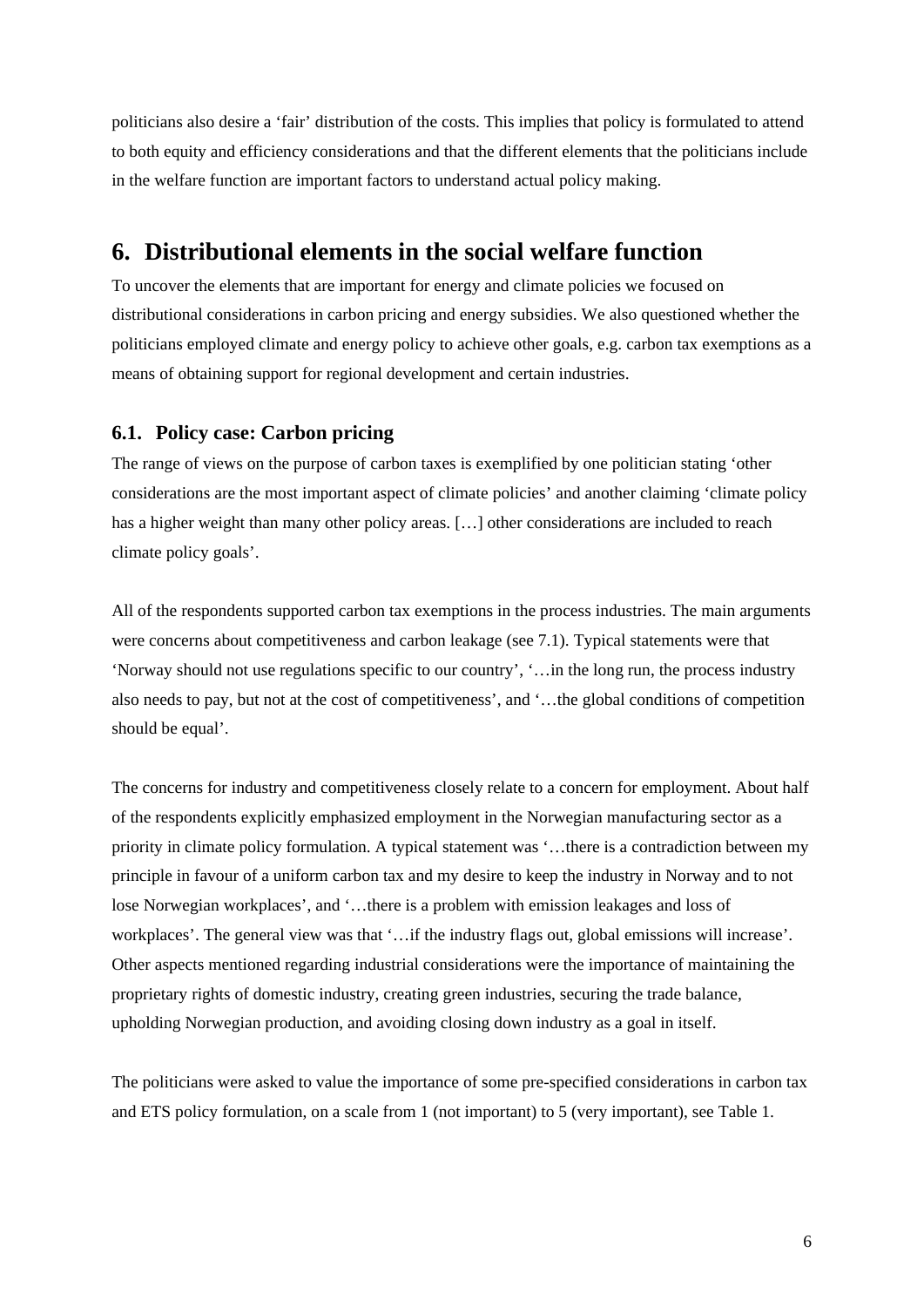| <b>Considerations</b>                     | Average | <b>Number of candidates</b><br>responding 4 or 5 | <b>Party affiliation</b> |
|-------------------------------------------|---------|--------------------------------------------------|--------------------------|
| <b>Emission</b> leakages                  | 4.8     | 11                                               | 1 SOC, 4 LA, 1 CEN,      |
|                                           |         |                                                  | 1 CHR, 2 CON, 2 PRO      |
| Industrial interests                      | 4.0     | 9                                                | 1 SOC, 3 LA, 1 CEN,      |
| (e.g. employment in different branches)   |         |                                                  | 2 CON, 2 PRO             |
|                                           |         |                                                  |                          |
| Other environmental considerations        | 3.8     | 5                                                | 2 LA, 1 CHR, 1 CON,      |
|                                           |         |                                                  | 1 PRO                    |
| Regional interests                        | 2.8     | 3                                                | 1 LA, 1 CEN, 1 CON       |
| (e.g. regional employment and settlement) |         |                                                  |                          |
| Income distribution                       | 2.4     | $\mathfrak{D}$                                   | 1 LA, 1 CON              |
| Public revenue                            | 2.3     | $\mathfrak{D}$                                   | 2 <sub>L</sub> A         |

#### **Table 1. Average and number of politicians viewing different considerations as very important when pricing carbon**

Note: Abbreviations (total number in sample): SOC = The Socialist Left Party (1), LA = The Labour Party (4), CEN = The Centre Party (1), CHR = The Christian Democratic Party (1), CON = The Conservative Party (2), PRO = The Progress Party (2)

The responses confirm the general statements made in the open interviews. All of the respondents value emission leakage as important or very important in their climate policy formulation. Nine of the respondents also valued industrial considerations as important or very important, with an average value of 4.0. Almost half of the 11 respondents judged environmental considerations other than climate change as important or very important with an average value of 3.8. Regional development, income distribution, and public revenue were generally less important, with average values between 2.3 and 2.8. The party affiliations reveal no specific pattern in the politicians' statements.

The politicians agreed on ambitious national abatement targets, while at the same time exempting many industries from regulation. All of the politicians supported a higher rate of taxation for the petroleum sector. The arguments given followed the same logic as the process industry, but with the opposite sign '…they manage to bear the burden', '…their ability to pay is good', '…the profit and the margins are good', and '…there is no flagging out'. The politicians may principally agree with the cost-efficiency principle, but do not follow it in practice. Instead, they place the burden of emission reductions on sources where they perceive the costs are lower in terms of effect on employment or relocation of emissions. For example, the politicians oppose emission taxes for the process industry given production is likely to be affected. Several of the politicians claimed that the tax '…has been a successful project' by contributing to emission reductions through technological changes in the petroleum sector, and increased environmental awareness. Notably, these mechanisms would also prevail if applied to the presently exempted sectors, but the effects and outcomes for employment and regional development could have been fundamentally different due to lower margins.

The politicians reflected the same attitudes to the high tax burden borne by the household sector and the tax on transport oils. Many of the respondents stressed the polluter-pays principle, '…the tax is correct since it should cost to pollute'. This was inconsistent with the same political argument used for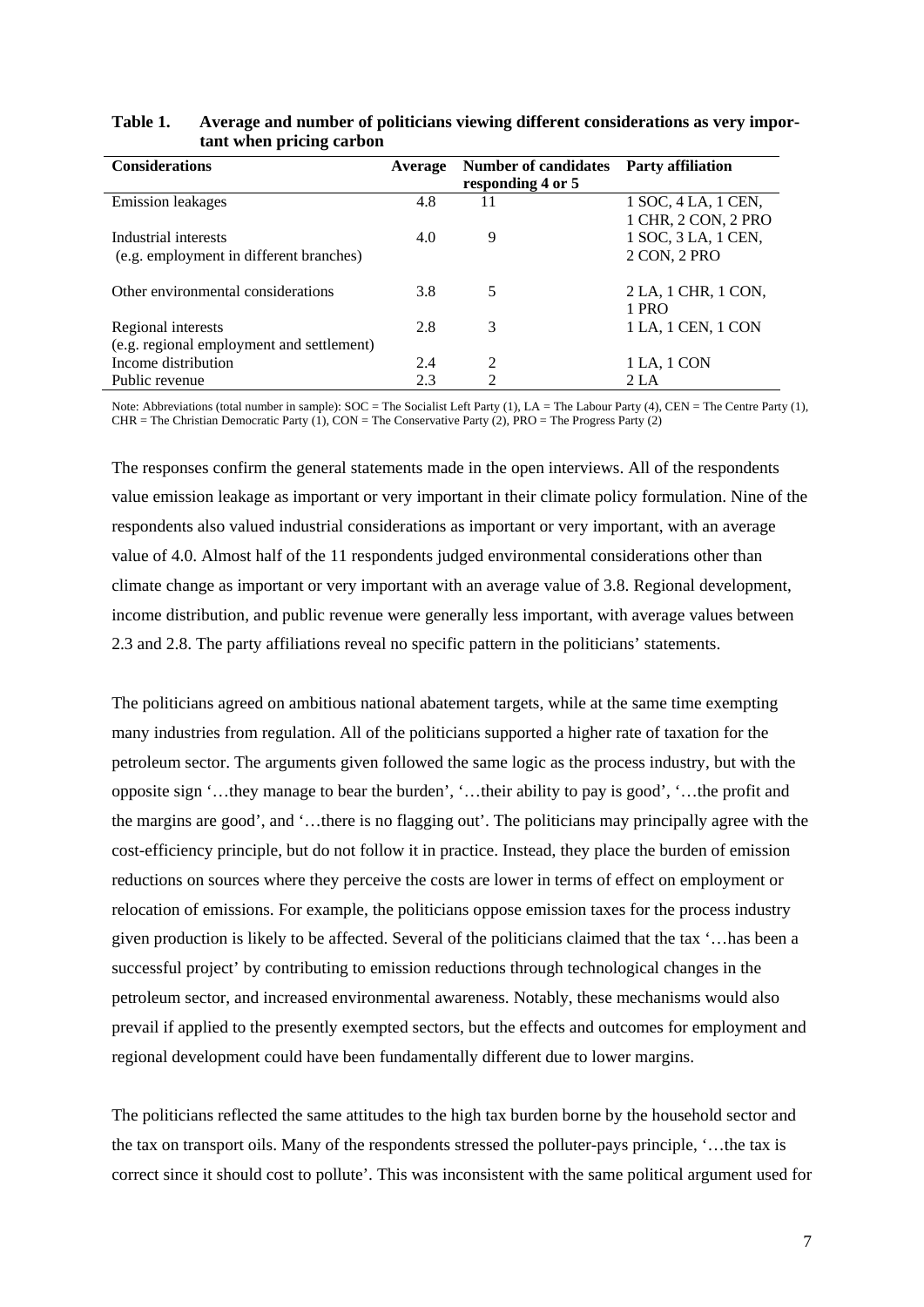exempting some industries. One respondent argued, '…it is easier to carry through changes in the households, than changing the general terms for the industrial sector'. This confirms the findings of the extant literature (Olson 1965, Becker 1983, Svendsen 1998), indicating that losing groups that are hard to identify and poorly organized, such as the household sector, will not protest strongly while small and well-defined groups will derive benefits from lobbying against regulation. Politicians will then attempt to redistribute revenues from relatively weak to relatively strong pressure groups.

None of the right-wing parties (PRO and CON) explicitly argued in favour of the high transport oil tax, but their arguments against it were rather vague, including '…in general, taxes are too high' and '…many households carry a too high burden' without proposing any specific change. The other respondents were explicitly satisfied with a high tax burden for the household sector; one argued '…our living standard implies that the tax is OK'. High taxes appear acceptable to politicians as long as there is no risk of leakage; as one representative stated: 'the households can't move abroad'. In fact, those respondents arguing for changes in the carbon tax rate wanted an even higher tax for the transport sector and offshore facilities. The exception was a single representative who wanted lower taxes on transport oils. Only one representative argued consistently for an equal tax for all sectors, and maintained acceptance of the costs in terms of the closing down of some industries. The politicians also expressed a lack of concern for the increased burden on private consumers in relation to green certificates. Those who believed prices would increase were positive to higher electricity prices for consumers.

Some of the parliamentarians were of the opinion that the tax on the petroleum sector was mainly fiscally motivated. As one of the respondents put it, '…the resources are bound to the Norwegian shelf. We can thus balance their total tax burden'. The same reasoning applies to the household sector, with one parliamentarian of the opinion that '... it is more a fiscal tax than an environmental tax'. According to these preferences, carbon taxes are mainly instruments to raise revenue for other policy objectives. Following Ramsey (1927), fiscal taxes should be levied on those tax bases least likely to distort economic activity.<sup>4</sup> The tax exemptions used to support certain industries undermine efficiency, regardless of whether the taxes are Pigouvian or fiscal.

### **6.2. Policy case: Energy subsidies**

-

Different forms of non-fossil energy subsidies are commonly seen as policy alternatives to efficient pricing of carbon emissions in Norway as well as in other countries (OECD 2007, Bye and Bruvoll

<sup>&</sup>lt;sup>4</sup> An optimal fiscal tax should be inversely proportional to the own-price elasticity of demand (Ramsey 1927, Diamond and Mirrlees 1971).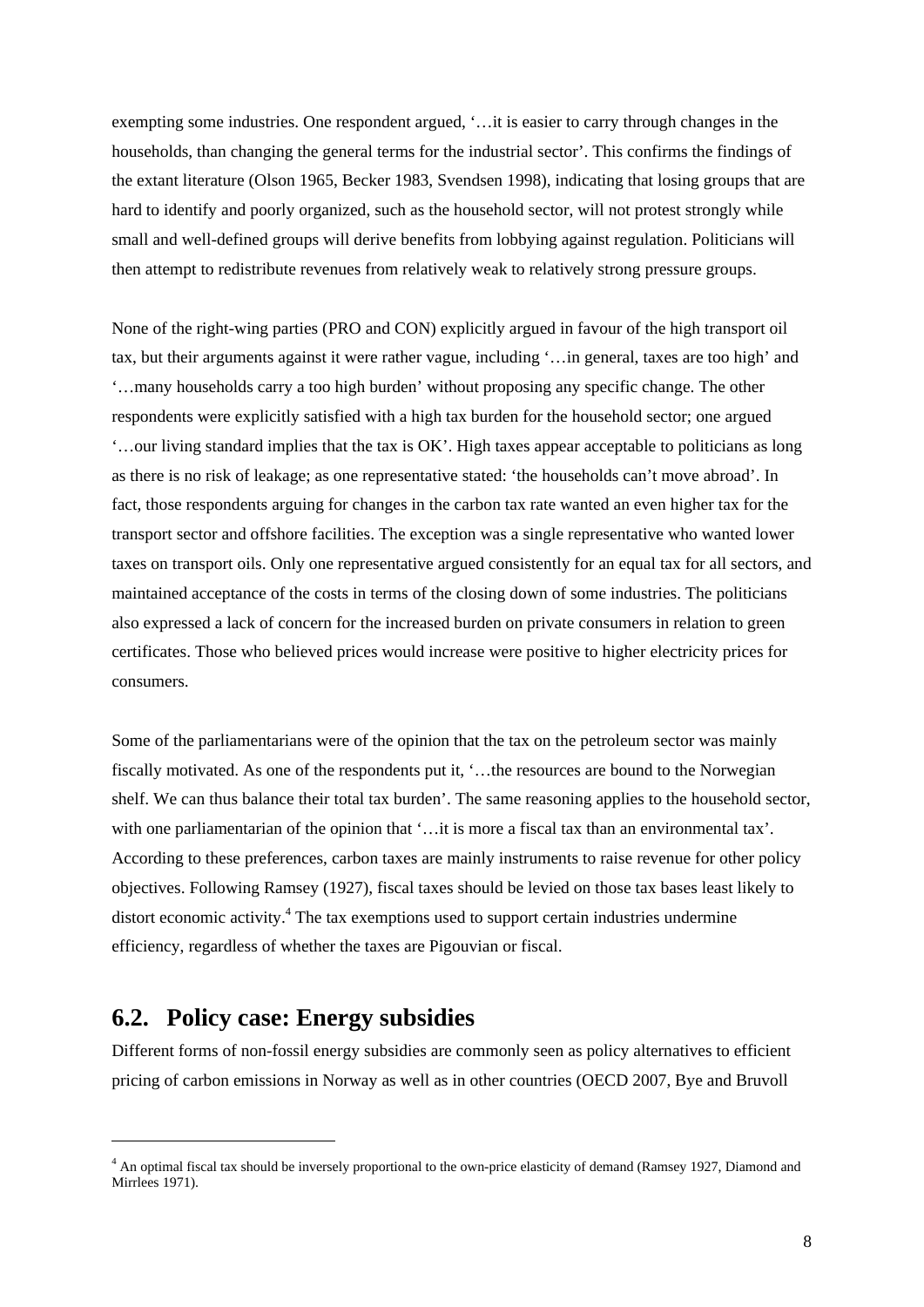2008). Subsidies imply a wedge between the marginal production cost and the marginal willingness to pay and hence imply efficiency losses for society as a whole.

All of the politicians expressed support for subsidies. However, they did not seem to believe that subsidizing renewable energy and energy savings contributed to the reduction of carbon emissions, but rather expressed uncertainty about the relationship between energy subsidies and emissions. Only three respondents clearly believed that more renewable energy would reduce the use of fossil energy, not in Norway, but by influencing the overall emission target in the common European energy and emission markets.

For the most part, the arguments given reflected concerns for other political goals. Typical objectives were to '…release more energy for export', '…renewable technology as an export article is a good in itself', '…has employment effects', '…improves reliability of supply' and '…renewable energy is good in itself'. Generally, it appears politically easier to offer solutions involving public spending ('gifts') rather than taxes ('punishment'). As one politician responded when arguing in favour of subsidies, '…carrots are positive in themselves—it is positive to use positive instruments'.

Hence, when it comes to renewable energy subsidies, we may conclude that the objectives of politicians differ from the emission targets as formally stated in the policy documents. Politicians have other goals in mind, such as industrial support and employment. Nonetheless, when we questioned whether they prefer taxes to subsidies, or combinations in the climate policy formulation, they return to the theoretical scheme. Six of the politicians preferred taxes to subsidies; the reasons given were generally grounded in cost-efficiency concerns. For example, '…taxes are more targeted with regards to emissions', '…it is important to use market instruments—to help the market on its way it is easier to use a tax', '…subsidies imply more bureaucracy', '…subsidies are less predictable', and '…market participants are more aware of taxes than subsidies'. Three of the politicians favoured using both taxes and subsidies in climate policy, i.e. '…we need both sticks and carrots', '…taxes alone can strike unfairly' and '…taxes and subsidies have different areas of use'

We find that the reduction of global emissions, employment, industry competitiveness and regional development are important elements in the politicians' *SWFs*.<sup>5</sup> The theoretically optimal policy imply solving each political goal with specific instruments. If compensation to losing parties with lump-sum transfers were practically possible, maximizing social welfare by means of cost-efficient instruments would yield potential Pareto improvements. Instead, aspects other than greenhouse gas emissions are included partially in climate policy formulation, undermining efficiency. The politicians' lacking

1

 $<sup>5</sup>$  This is in line with considerations given in the literature, such as by Azar (2010).</sup>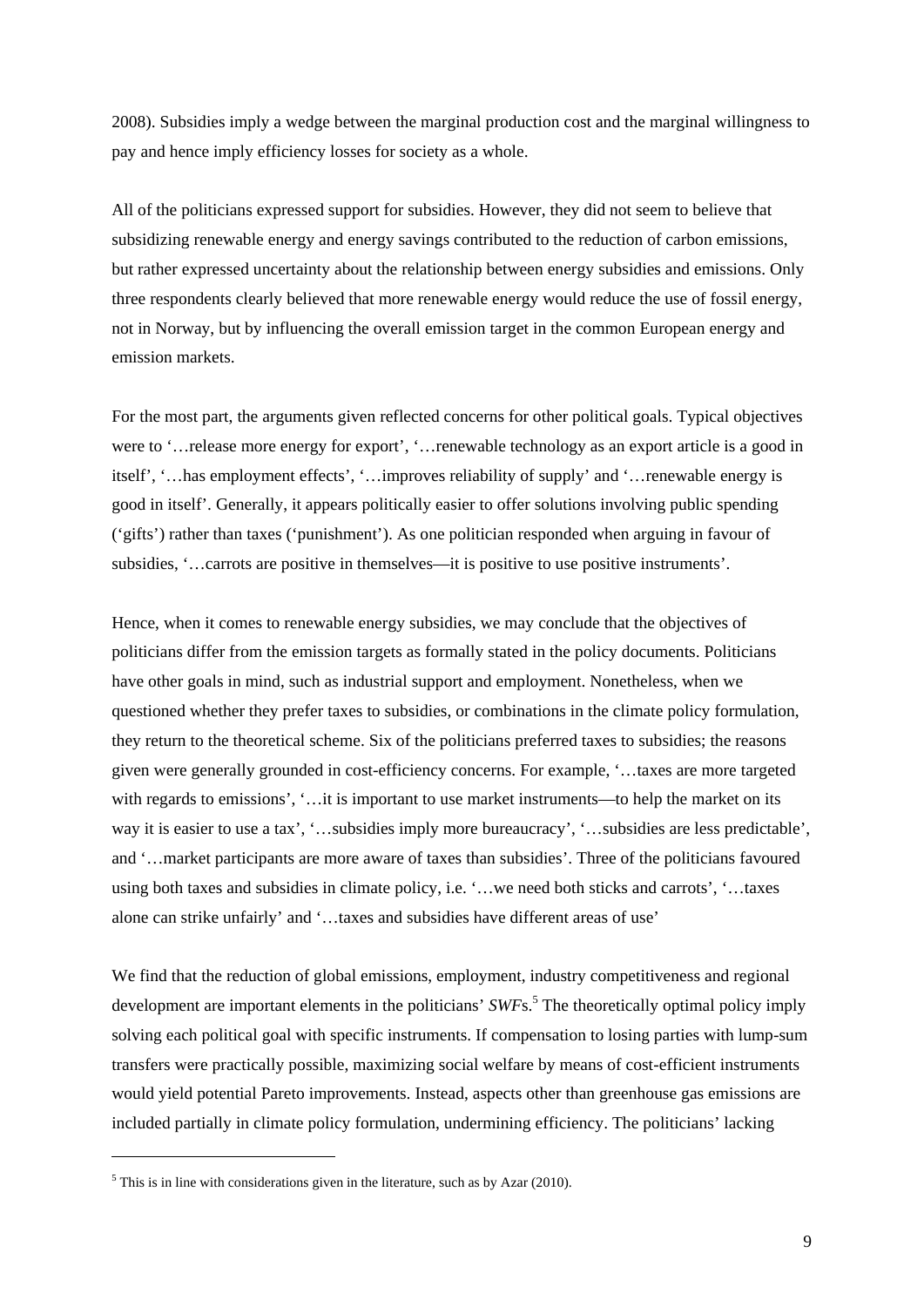belief in emission reduction effects of subsidies to renewable energy supports the impression that emission concerns are traded against other interests.

### **7. Are the politicians fully informed?**

Optimizing social welfare relies on perfect information of the functioning of policies and their effect on society. If consumers and producers do not know the prices and quality of products, market imperfection and efficiency losses may occur. A number of studies have addressed environmental policy given bounded rationality in recent years (see Gsottbauer and van den Bergh 2011). However, whether the *decision-makers* are fully informed has received rather less attention. The functioning of economic instruments is complicated, and the mechanisms are generally difficult, or even impossible, to fully understand. Optimal choices of economic instruments rely on complex information about the simultaneous interaction between markets and considerations of all relevant elements in the welfare function. For example, the total emission effects not only depend upon the first-order effects on the production and consumption of the goods directly exposed to emission taxes, but also upon general relative price changes elsewhere in the market. The dispersed effects of instruments and emissions may be alienating to public perceptions of a 'strong and efficient climate policy' as proposed by economists.

To study the political information level relative to the available knowledge, we questioned the parliamentarians about their understanding of carbon leakages, emission permits, and green certificates.

#### **7.1. Policy case: Carbon leakages**

Domestic carbon policy may influence international fossil fuel prices and prices on energy-intensive products. This contributes to increased energy demand, and increased production of energy-intensive products such as metals, cement, and chemicals in other countries. The empirical evidence suggests that the leakage effects are mainly in the range of 10–30 per cent of national emission reductions (see e.g. Paltsev 2001, Böhringer and Löschel 2002, Babiker and Rutherford 2005, Fischer and Fox 2007, McKibbin and Wilcoxen 2008, Böhringer et al. 2010, Bruvoll et al. 2012), when disregarding coordinated international policy such as cap-and-trade systems. The reason that leakages are less than 100 per cent is that market effects generally reduce net production, and that new production plants generally base their equipment on more effective technologies. Also, increasing emissions abroad may lead to counteracting policies in other countries. If a regulated firm is part of an emission trading system, such as the EU ETS, total emissions will not change per definition.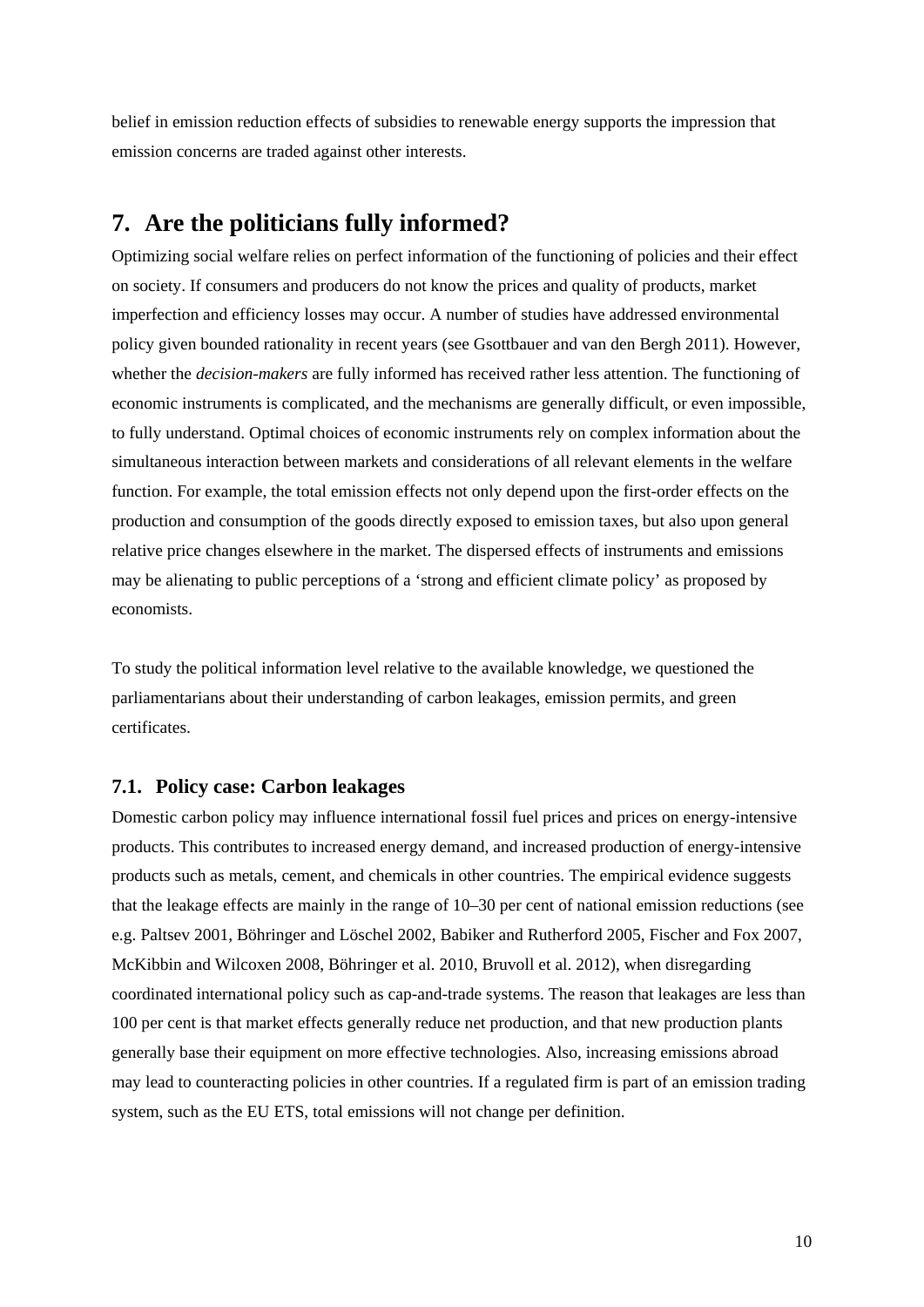In contrast to the academic literature, the politicians expressed a clear apprehension that leakages imply increasing global emissions, i.e. a carbon leakage of more than 100 per cent. The representative view of the politicians is that '…the technology of the Norwegian process industry is on the international front regarding emissions, and shutdowns in Norway are negative for the climate' and '…we cannot risk flagging out if there is carbon leakage and the emissions take place there'. It is a common view that '…the process industry in Norway is exempt from carbon tax due to profitability and will otherwise flag out, so the exception is OK'. Eight of the 11 respondents emphasized increased emissions given the flagging out of Norwegian industry. When asked to rank different concerns (see Table 1), all of the politicians ranked emission leakages as either a 4 or 5, which placed emission leakages as the most important concern when considering carbon pricing.

The unanimous concern for leakages, and following support in favour of the process industry, is rather surprising given the lack of scientific basis. In conclusion, we find relatively large discrepancies between political knowledge and the theoretical and empirical foundation for the functioning of this important climate policy instrument. Such information failure is likely to imply inefficient political solutions, which are not in line with the politicians' *SWF*.

#### **7.2. Policy case: Emission permits**

1

The *emission trading system* creates an efficient solution to achieve an emission target. The market determines the prices of emission permits while the emission target is set. Three of the respondents expressed concerns that the price is 'too low'. However, the price *level* does not indicate whether the emission target is reached successfully.<sup>6</sup> Nonetheless, the politicians appeared concerned that low permit prices signal that the system in some sense is inefficient.

Another source of potential misunderstanding relates to the grandfathering of permits. Whether the emission permits are grandfathered or auctioned does not influence total emissions or the marginal abatement costs. In fact, if optimally formulated, the incentives to reduce emissions and their effectiveness are principally the same for both systems.<sup>7</sup> The difference is that an auction implies that the polluters must pay for the remaining emissions. Several of the respondents claimed that free allowances meant the system did not work. Common statements were that '….free emission permits imply poorer incentives and are less efficient than auctioning', '…grandfathering implies higher emissions' and '…too many free permits imply too many permits'. One respondent claimed that free permits contributed to efficiency losses and a worsening of incentives to cut emissions.

 $6$  In the long run, low permit prices signal that the costs of reaching the total target are low and this may contribute to more ambitious long-run targets.

 $7$  Grandfathering can imply strategic planning and leave the instrument less effective.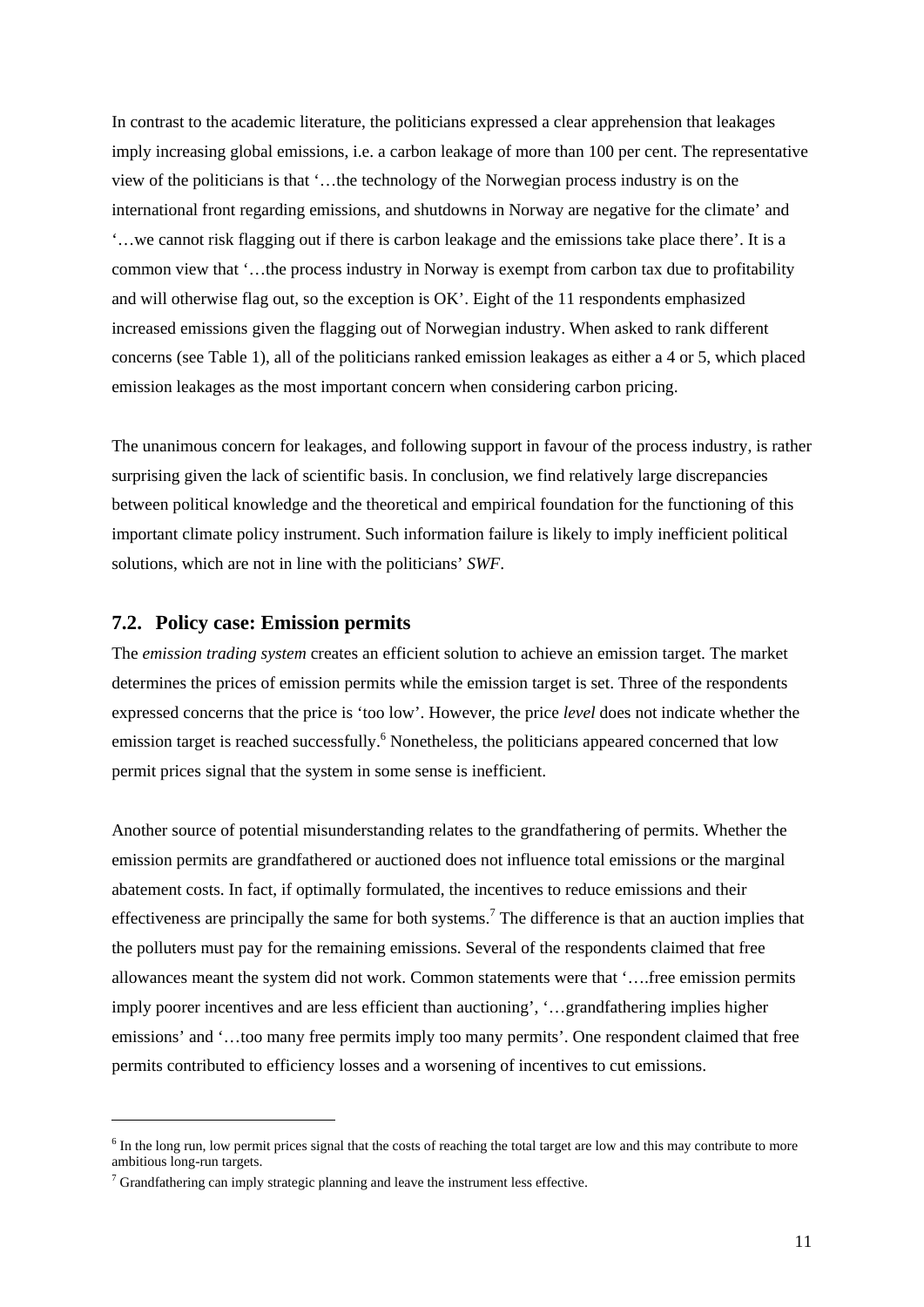These statements counter the functioning of the permit markets. However, this scepticism may express a view that the total quota is set too high, as the higher the quota, the lower the permit price. Parliamentarians may then confuse lower prices as a signal of increasing emissions. We conclude that the statements signal potential information failures regarding the functioning of the emission trading system.

#### **7.3. Policy case: Green certificates**

There are some clear and some uncertain effects of the green certificate system. The main certain effects are that *producer prices* and *industry consumption prices* will decrease, *subsidized energy* production will increase, and *non-subsidized energy* production will decrease. The effects on *other consumer prices* and *energy production and total consumption* rely on the specific market conditions. Empirical studies show that consumer prices will decrease and total energy consumption will increase for small certificate shares (Bye 2003)

Despite the general uncertainty, three respondents stated with certainty that the system would lead to higher consumer prices, and two did not think there would be any changes. Four of the politicians emphasized that the price effect was uncertain. Some argued that the system would contribute to increased accessibility to energy in general and hence lower prices. The market effect is unclear in general. New renewable energy production will certainly increase, but it can be counteracted by reduced ordinary market based electricity production. Finally, several politicians admitted they were not aware of the certificate duty exemptions for manufacturing. Rather, they expressed that '…those consuming energy should pay'. Manufacturing accounts for about 40 per cent of all electricity consumption in Norway.

In general, the interviews reveal significant information failures about an instrument that was heavily debated at the time of the interviews. The main impression was that the respondents were most concerned with the effect on the increased renewable energy production. This may point back to the political goals of supporting manufacturing industries.

### **8. Do the politicians perceive a budget constraint?**

To maximize the *SWF*, the decision-maker must face the social budget constraint, as potentially represented by the yearly general national budget. In practical policy, the budget constraint is less clear-cut for the decision makers. Rather than facing the total national budget constraint, they face several uncoordinated budgets, such as sector budgets (their ministry) or regional budgets (the county from which they are elected). The budget consequences also often run longer than their elected period, and the policy instruments can affect budgets outside their area of responsibility (i.e. negative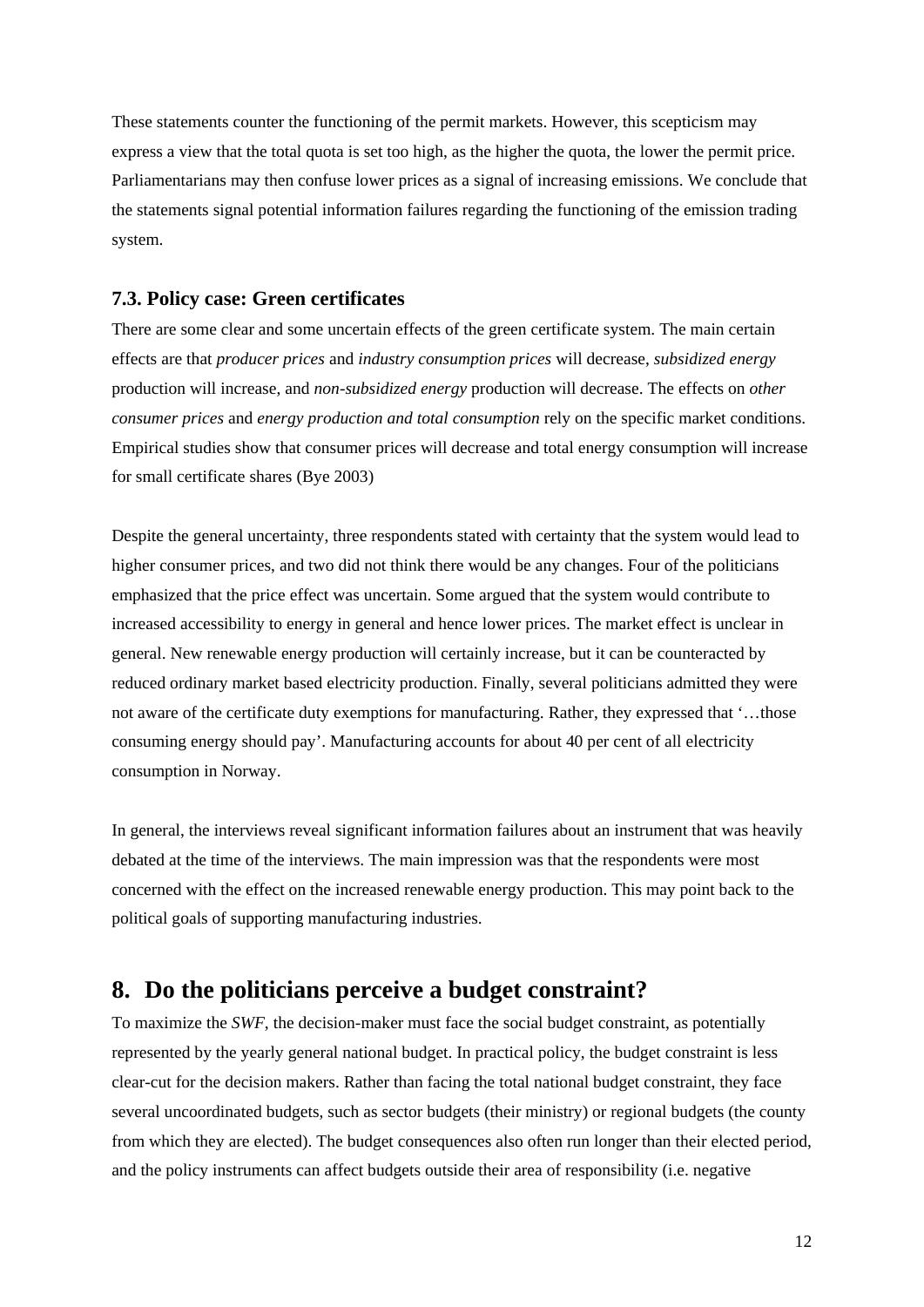externalities). Optimization of the *SWF* requires an inter-temporal budget constraint, but practical procedures hinder optimal transfers between budgets over time.

Hence, parliamentarians do not necessarily face the alternative costs or benefits from public spending and tax increases. This can violate the incentives for making cost-efficient priorities at the national level. For example, if a member of the Committee on Environment and Energy has strong priorities for rural development without being able to sway the budget influencing this area, they may use their position to avoid environmental regulations in rural areas. The sum of such adjustments will diverge from what would be the outcome if the politicians made all their priorities within the national budget (which is, of course, not practical). To gain insight into the relation to budget constraints, we questioned the politicians about their attitudes to reduced public income in the green certificate system and the expenses involved in energy subsidies.

#### **8.1. Policy case: Green certificates and energy subsidies**

The green certificate system will reduce producer prices and hence profit in existing power plants. As most Norwegian power production has governmental or municipal owners, the system particularly hits public owners and reduces revenues and hence public budgets. There was a clear view that this was a 'fair' consequence of the green certificate system. The politicians expressed that '…hydropower is incredibly profitable' and that '…the plants have good margins'. Another expressed that '…they are publicly owned and I have no bad conscience for this'. These statements are similar to the arguments for the high offshore industry taxes, where fairness arguments also prevail. None of the politicians issued any concern for the impact on public revenue. We conclude that politicians perceive a very weak link between public income from energy resources and actual policy expenses.

Subsidizing renewable energy production generally implies lower consumer prices and the transfer of costs from energy consumers to public budgets. Only two of the respondents argued that there was a conflict with the polluter-pays principle. One even explicitly asked for higher energy prices to finance the production costs.<sup>8</sup>

Cost-efficient solutions maximize social outcome and hence the political space for the redistribution of wealth. However, these mechanisms are complex and the social gains from each efficiency improvement may be blurred and tend to drown out in the overall resource allocation. It does not seem like the politicians have oversight over the relationship between policy efficiency gains and the

1

<sup>&</sup>lt;sup>8</sup> The prevalent view of the politicians was that the positive effects from increased energy production were beneficial to society as a whole, and for both current and future generations. This was, for example, expressed as '…energy is socially beneficial to everybody, regardless of the size of the consumption', '…the benefits to industry and employment imply that…some of this must be paid by the social community', '…the global warming problem justifies a common effort' and '…if only the energy users covered the costs, the production level of renewable energy would not be sufficient'.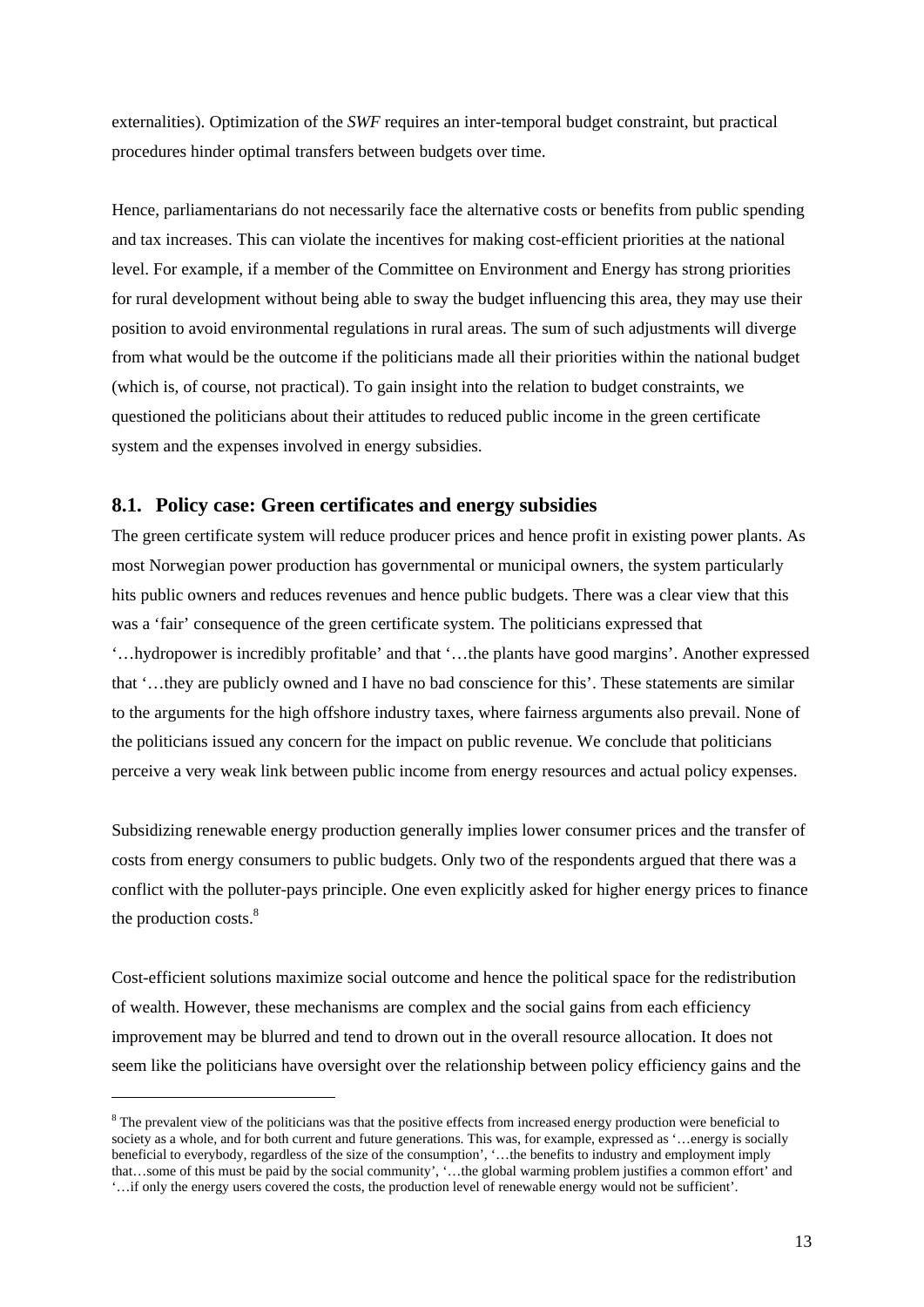implicit impact on public budgets. When we asked the politicians to describe exactly what cost efficiency meant to them, none brought up the potential for increased total social welfare.

### **9. Do concerns for re-election influence policy?**

If the politicians have self-interest in their position, their personal interests can conflict with the *SWF* because an individual's personal preferences do not necessarily coincide with their social preferences (Nyborg 2000). This yields potential conflicts between the perceived *SWF* and the likelihood of reelection. Work by Harrington (1993) explores the role of re-election pressure in economic policy and shows that the less uncertain voters, the more likely a politician is to implement the policy that is more expected to be well received rather than the one that maximizes income.

We asked the politicians whether the concerns of their election province influenced their policymaking, how important it was that their decisions provided results in the current election period, and finally, we asked, 'The voters of your party may have other views regarding solutions than what your party finds best. Has the thought of re-election been a dilemma for you in climate policy?'

Eight of the respondents answered that re-election was not important for them. One argued that politicians have to relate to the voters or else they will lose their position in the next election, and if not re-elected, it would be impossible to influence policy. Three politicians clearly considered themselves as representatives of their province's interests. One of these stated the importance of reelection. Meanwhile, two politicians clearly expressed that they saw themselves as representing the whole country, while one politician meant that provincial concerns were mainly important for politicians elected outside the capital Oslo. In general, few of the respondents expressed the opinion that re-election concerns influenced their policy-making. Paradoxically, many suspected that *the other* politicians had such motives. Due the belief that others had private motives and the nature of the question we find no clear answer to whether there is a disagreement between the private welfare function of the decision-maker and the social welfare function that may lead to inefficiencies.

### **10. Conclusions**

Maximization of the *SWF* is a key determinant of policy design. Principally, the *SWF* includes both efficiency and distribution considerations. However, an efficient maximization relies on the assumptions of an informed optimizer, a perceived binding budget constraint, available instruments to regulate the desired area, and agreement between the decision-maker's private welfare function and the social welfare function.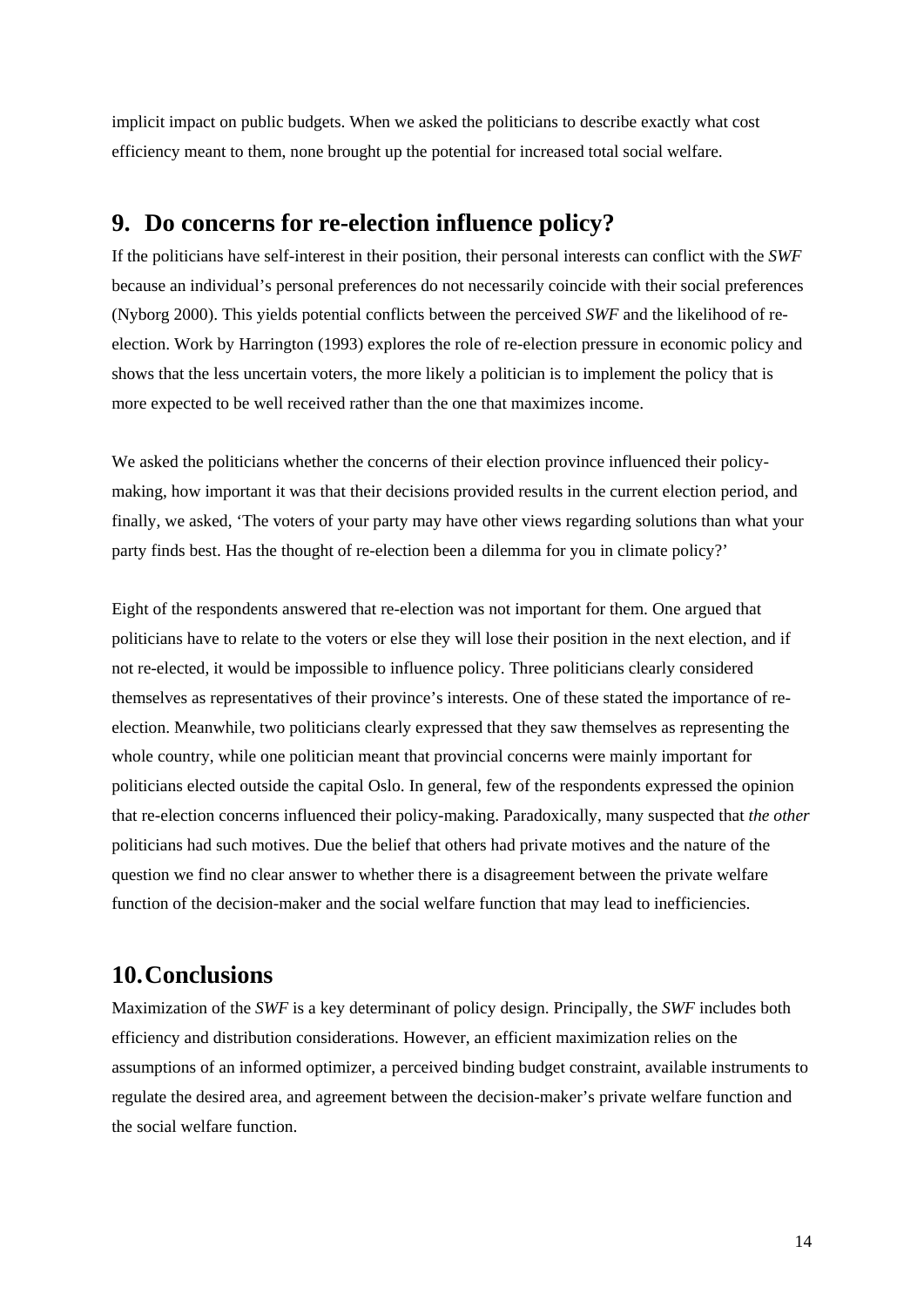In practical climate and energy policy formulation, exceptions from and countermeasures to the costefficient first-best principle is more the rule than the exception, see, e.g. Sumner et al. (2009). Most of the interviewed politicians, agree with the cost-efficiency principles, but reduction of global emissions, employment, industry competitiveness and regional development are found to be important elements in the politicians' *SWF*s. Implemented policies indicate that employment, industry competitiveness, and regional concerns are included partially in climate policy formulation. Climate policy then serves multiple purposes. This undermines efficiency relative to a policy mixture where one instrument serves each political goal. Lacking ability to compensate losing parties may be an important cause to inefficient policies.

We find relatively large discrepancies between political knowledge and the theoretical and empirical foundation for central climate policy instruments. Politicians also reveal a weak understanding of the link between efficiency and economic benefits. Such information failures are likely to imply political solutions that are inefficient and not in line with the politicians' actual *SWF*, and can contribute to explain the discrepancies between principles and practise.

This research points to the role of economists and social scientists to communicate and inform about the functioning of complex instruments. Further, improved compensation procedures could help reduce the politicians' incentives to undermine efficiency in order to avoid unwanted distributional effects.

Deviations between the social welfare function and the politicians' private welfare functions, such as the valuation of re-election, can also be a source to inefficiencies. However, it is difficult to see the alternative to re-election in democracies with decision makers chosen to represent our preferences.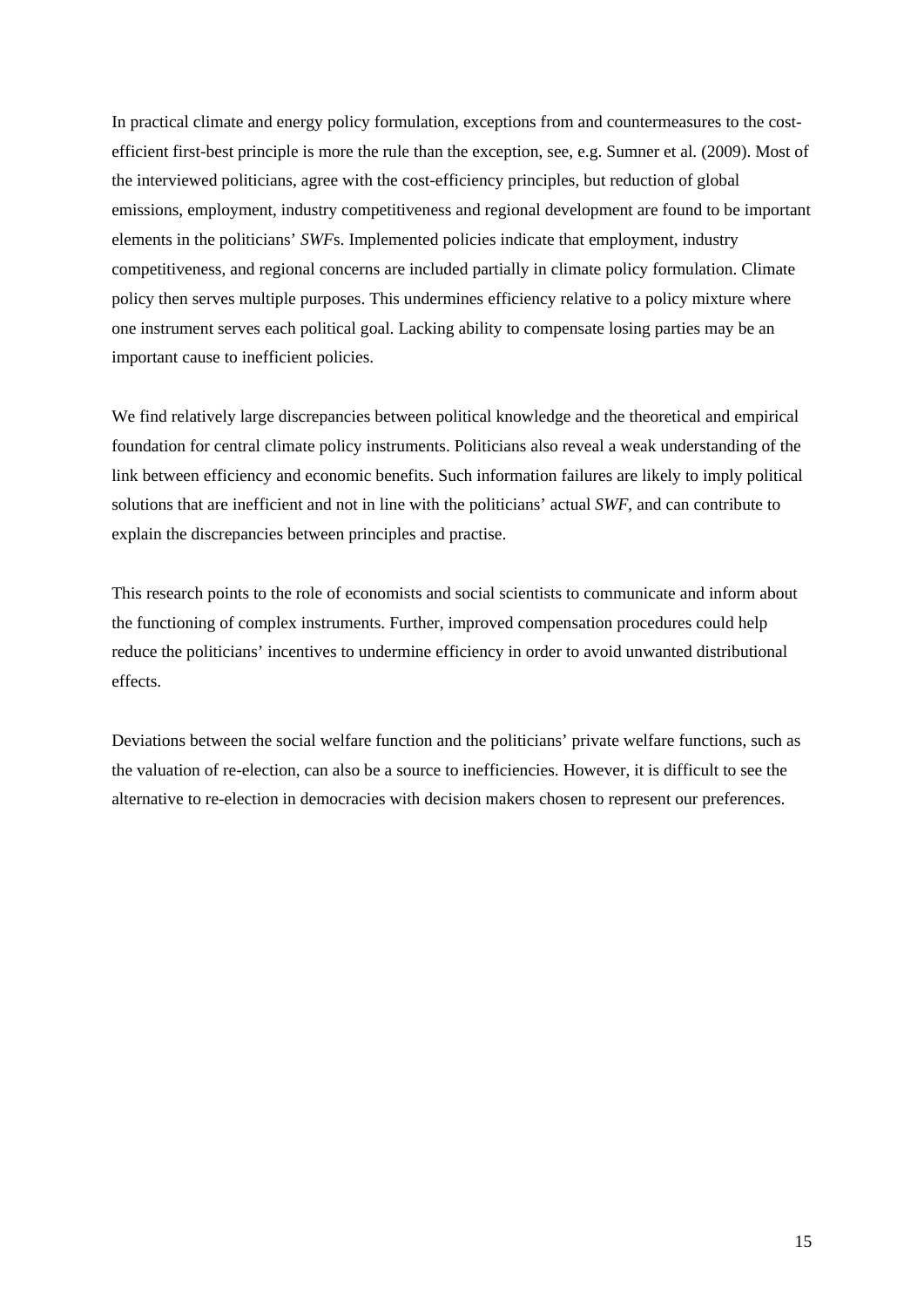### **References**

Arbeiderpartiet, Sosialistisk Venstreparti, Senterpartiet, Høyre, Kristelig Folkeparti, Venstre, 2008, Avtale om Klimameldingen (Agreement about the Climate Report) [available at www.regjeringen.no/Upload/MD/Vedlegg/Klima/avtale\_klimameldingen.pdf] (in Norwegian).

Azar, C., 2010, 'Cost-efficiency and Political Feasibility', in: S.H. Schneider, A. Rosencranz, M.D. Mastrandrea, K. Kuntz-Duriseti (eds), *Climate Change Science and Policy*, Island Press, Washington, 194–203.

Babiker, M.H., Rutherford, T.F., 2005, 'The Economic Effects of Border Measures in Subglobal Climate Agreements', *The Energy Journal* 26(4), 99–126.

Ballard, C.L., Fullerton, D., 1992, 'Distortionary Taxes and the Provision of Public Goods', *Journal of Economic Perspectives* 6, 117–131.

Becker, G., 1983, 'A Theory of Competition among Pressure Groups for Political Influence', *Quarterly Journal of Economics* 47, 371–400.

Besley, T., 1994, 'Three Approaches to Public Economics', *International Tax and Public Finance* 1, 197–204.

Bergson, A., 1938, 'A Reformulation of Certain Aspects of Welfare Economics', *Quarterly Journal of Economics* 52(2), 310–334.

Böhringer, C., Fischer, C., Rosendahl, K.E., 2010, 'The Global Effects of Subglobal Climate Policies', *The B.E. Journal of Economic Analysis & Policy* 10(2), 1–33.

Böhringer, C., Löschel, A., 2002, 'Assessing the Costs of Compliance: The Kyoto Protocol', *European Environment* 12(1), 1–16.

Bruvoll, A., Hoel, M., Vennemo, H., 2012, 'Betydningen av karbonlekkasje for norsk næringsliv', Vista Analyse rapport 18.

Buchanan, J.M., Tullock, G., 1975, 'Polluters' Profits and Political Response: Direct Controls versus Taxes', *American Economic Review* 65, 139–147.

Bye, T., 2003, 'On the price and volume effects from green certificates in the energy market', Discussion Paper no. 351, Research Department, Statistics Norway.

Bye, T., Bruvoll, A., 2008, 'Multiple Instruments to Change Energy Behavior: The Emperor's New Clothes?', *Energy Efficiency* 1(4), 373–386.

Daugbjerg, C., Svendsen, G.T., 2003, 'Designing Green Taxes in a Political Context: From Optimal to Feasible Environmental Regulation', *Environmental Politics* 12(4), 76–95.

Diamond, P., Mirrlees, J., 1971, 'Optimal Taxation and Public Production I: Production Efficiency', *American Economic Review* 61, 8–27.

Engelstad, F., 2010, 'Rom med utsikt. Om å studere samfunnets toppsjikt' (A room with a view. To study society's elite), in: D. Album, M.N. Hansen and K. Widerberg (eds), *Metodene våre. Eksempler fra samfunnsvitenskapelig forskning (Our methods. Examples from social science research)*, Universitetsforlaget, Oslo, 173–188.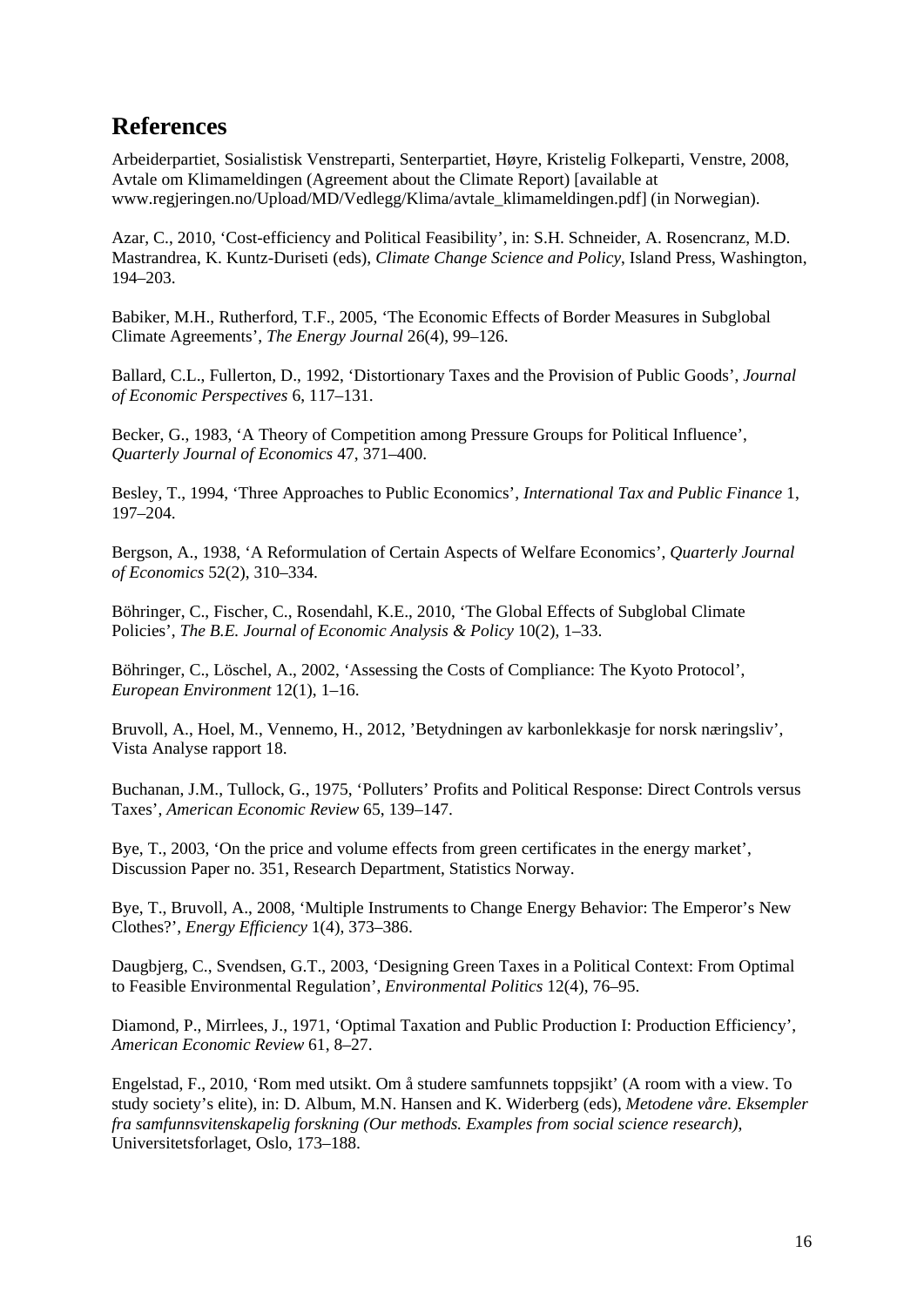Fischer, C., Fox, A.K., 2007, 'Output-based Allocation of Emissions Permits for Mitigating Tax and Trade Interactions', *Land Economics* 83, 575–599.

Gsottbauer, E., van den Bergh J.C.J.M., 2011, 'Environmental Policy Theory Given Bounded Rationality and Other-regarding Preferences', *Environmental and Resource Economics* 49, 263–304.

Gullberg, A.T., Skodvin, T., 2011, 'Cost Effectiveness and Target Group Influence in Norwegian Climate Policy', *Scandinavian Political Studies* 34(2), 123–142.

Hahn, R.W., 2000, 'The Impact of Economics on Environmental Policy', *Journal of Environmental Economics and Management* 39, 375–399.

Harrington, J.E., 1993, 'Economic Policy, Economic Performance, and Elections', *The American Economic Review* 83, 27–42.

Helfand, G.E., Berck, P., Maull, T., 2003, 'The Theory of Pollution Policy', in: K.G. Mäler, J.R. Vincent (eds), *Handbook of Environmental Economics*, Elsevier, Amsterdam, 249–303.

Mas-Colell, A., Whinston, M.D., Green, J.R., 1995, *Microeconomic Theory*, Oxford University Press, New York.

McKibbin, W.J., Wilcoxen, P.J., 2008, The Economic and Environmental Effects of Border Tax Adjustments for Climate Policy, Working Paper, Syracuse University, Syracuse.

Meltsner, A.J., 1972, 'Political Feasibility and Policy Analysis', *Public Administration Review* 32, 859–867.

Ministry of Environment, 2007, Norsk Klimapolitikk (Norwegian Climate Policy), St.meld. nr 34 (in Norwegian).

Ministry of Finance, 2012, Green Taxes 2011 [available at www.regjeringen.no/en/dep/fin/Selectedtopics/taxes-and-duties/green-taxes-2011.html?id=609076].

Norwegian Climate and Pollution Agency: Klimakvoter [available at http://www.klif.no/tema\_\_\_\_3346.aspx] (in Norwegian).

NOU, 1992, Mot en mer kostnadseffektiv miljøpolitikk i 1990-årene, 1992:3 (in Norwegian).

NOU, 1996, Grønne skatter – en politikk for bedre miljø og høy sysselsetting, 1996:9 (in Norwegian).

NOU, 2007, En vurdering av særavgiftene, 2007:8 (in Norwegian).

Nyborg, K., 2000, 'Homo Economicus and Homo Politicus: Interpretation and Aggregation of Environmental Values', *Journal of Economic Behavior & Organization* 42, 305–322.

OECD, 2007, Instrument Mixes for Environmental Policy, [available at http://www.oecd.org/document/55/0,3746,en\_2649\_34281\_38698039\_1\_1\_1\_1,00.html]...

Olson, M., 1965, *The Logic of Collective Action: Public Goods and the Theory of Groups*, Harvard University Press, Cambridge.

Paltsev, S., 2001, 'The Kyoto Protocol: Regional and Sectoral Contributions to the Carbon Leakage', *Energy Journal* 22(4), 53–79.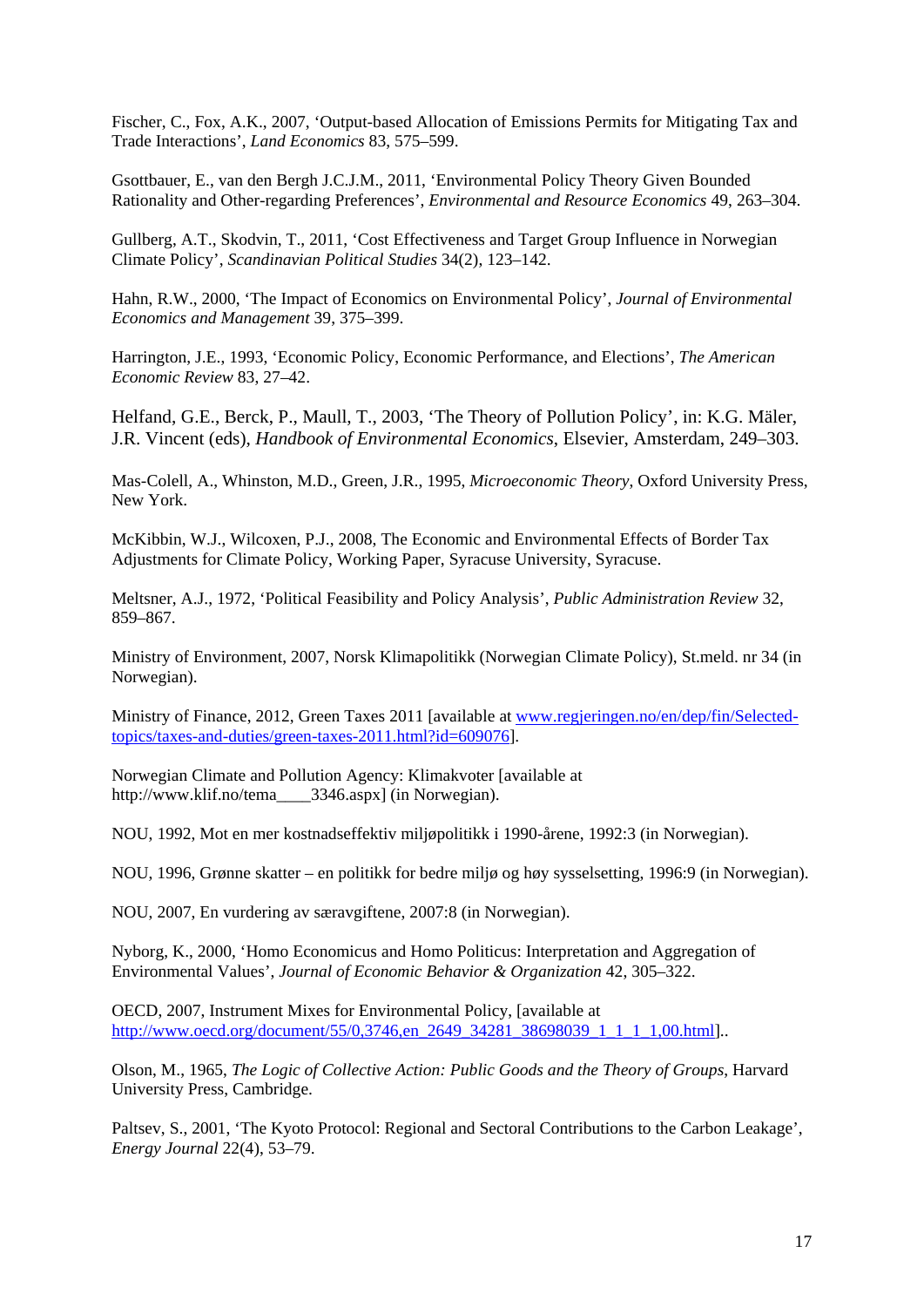Peltzman, S., 1976, 'Toward a More General Theory of Regulation', *Journal of Law and Economics* 19(2), 211–240.

Ramsey, F., 1927, 'A Contribution to the Theory of Taxation', *Economic Journal* 37(145), 47–61.

Recommendation to the Storting, no. 145 (2007–2008) from the Standing Committee on Energy and the Environment [available at http://www.stortinget.no/Global/pdf/Innstillinger/Stortinget/2007- 2008/inns-200708-145.pdf].

Samuelson, P.A., 1983, *Foundations of Economic Analysis (enlarged edition)*, Harvard University Press, Cambridge, MA.

Sandmo, A., 1975, 'Optimal Taxation in the Presence of Externalities', *Swedish Journal of Economics* 77, 86–98.

Sen, A., 1979, 'Personal Utilities and Public Judgments: Or What's Wrong with Welfare Economics', *Economic Journal* 89(355), 537–558.

Stiglitz, J.E., 2008, *Economics of the Public Sector*, Norton & Company, New York.

Sumner, J., Bird, L., Smith, H., 2009. Carbon Taxes: A Review of Experience and Policy Design Considerations. Technical Report, National Renewable Energy Laboratory, [available at http://www.nrel.gov/docs/fy10osti/47312.pdf].

Svendsen, G.T., 1998, *Public Choice and Environmental Regulation: Tradable Permit Systems in the United States and CO<sub>2</sub> Taxation in Europe*, Edward Elgar, Cheltenham.

Varian, H.R., 1992, *Microeconomic Analysis*, Norton & Company, New York.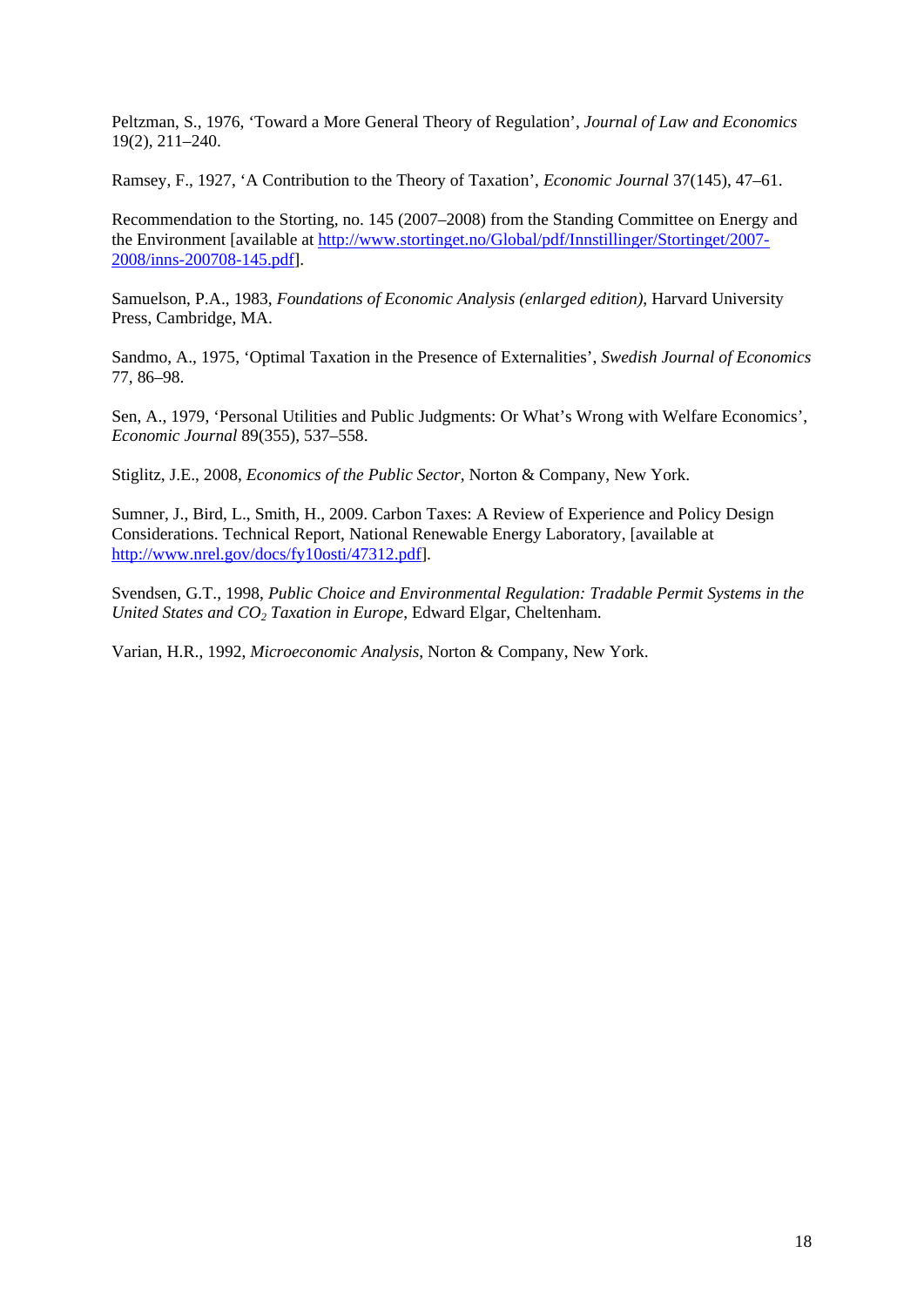|                        | Affiliated |
|------------------------|------------|
| Name                   | party      |
| Hallgeir Langeland     | <b>SOC</b> |
| Eirin Kristin Sund     | LA.        |
| Marianne Marthinsen    | LA.        |
| Terje Aasland          | LA.        |
| Torstein Rudihagen     | LA.        |
| Erling Sande           | <b>CEN</b> |
| Line Hjemdal           | <b>CHR</b> |
| Peter Skovholt Gitmark | <b>CON</b> |
| Anonymous              | <b>CON</b> |
| <b>Tord Lien</b>       | <b>PRO</b> |
| Ketil Solvik-Olsen     | PRO        |

# **Appendix 1 Respondents:**